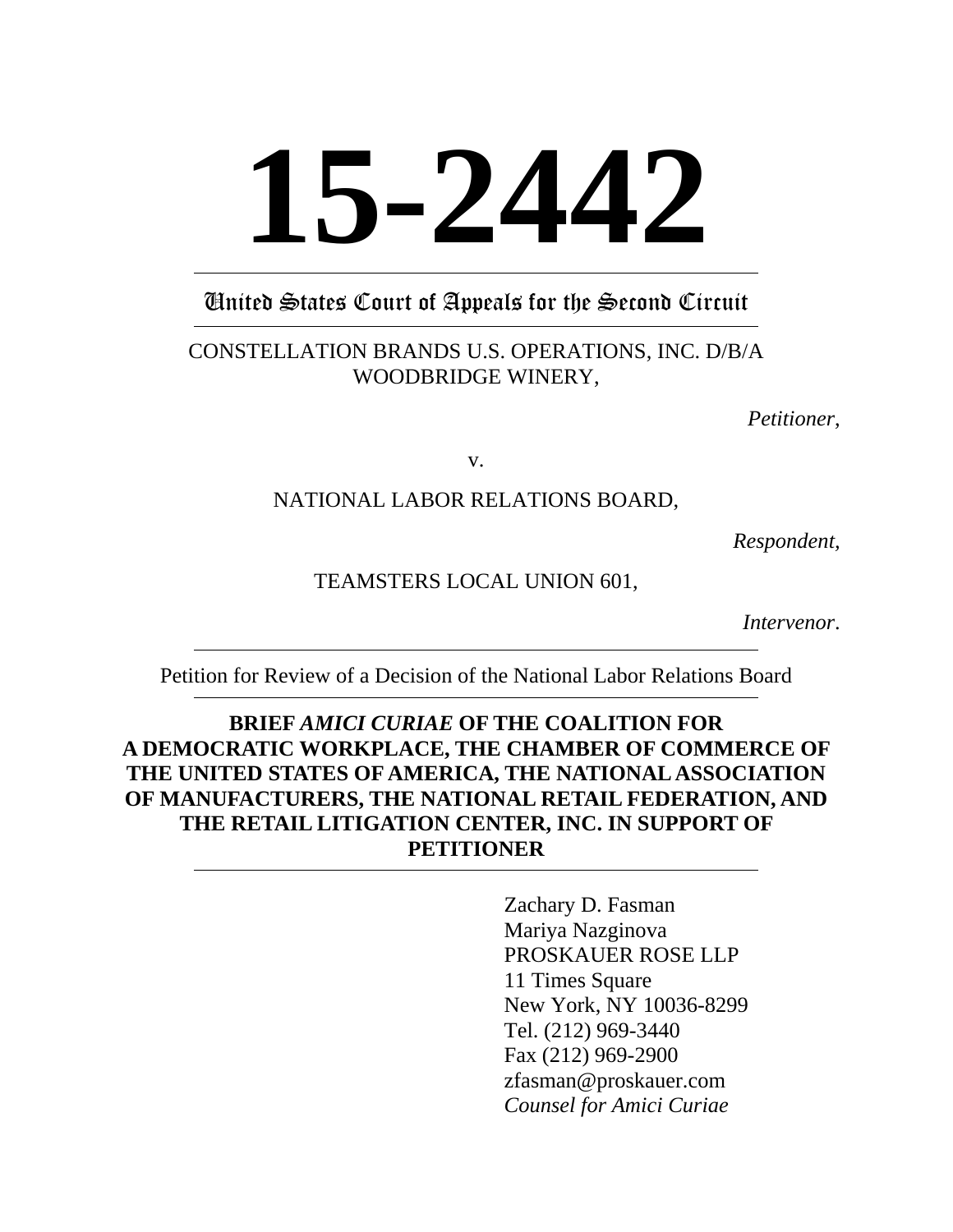#### **CORPORATE DISCLOSURE STATEMENT**

Pursuant to Rule 26.1 of the Federal Rules of Appellate Procedure, *Amici Curiae* the Coalition for a Democratic Workplace, the Chamber of Commerce of the United States of America, the National Association of Manufacturers, the National Retail Federation, and the Retail Litigation Center, Inc. state that they are not publicly held corporations, have no parent corporations, and no publicly held corporation owns 10% or more of their stock.

Dated: December 16, 2015 By: /s/ Zachary D. Fasman Zachary D. Fasman PROSKAUER ROSE LLP 11 Times Square New York, NY 10036-8299 Tel. (212) 969-3440 Fax (212) 969-2900 zfasman@proskauer.com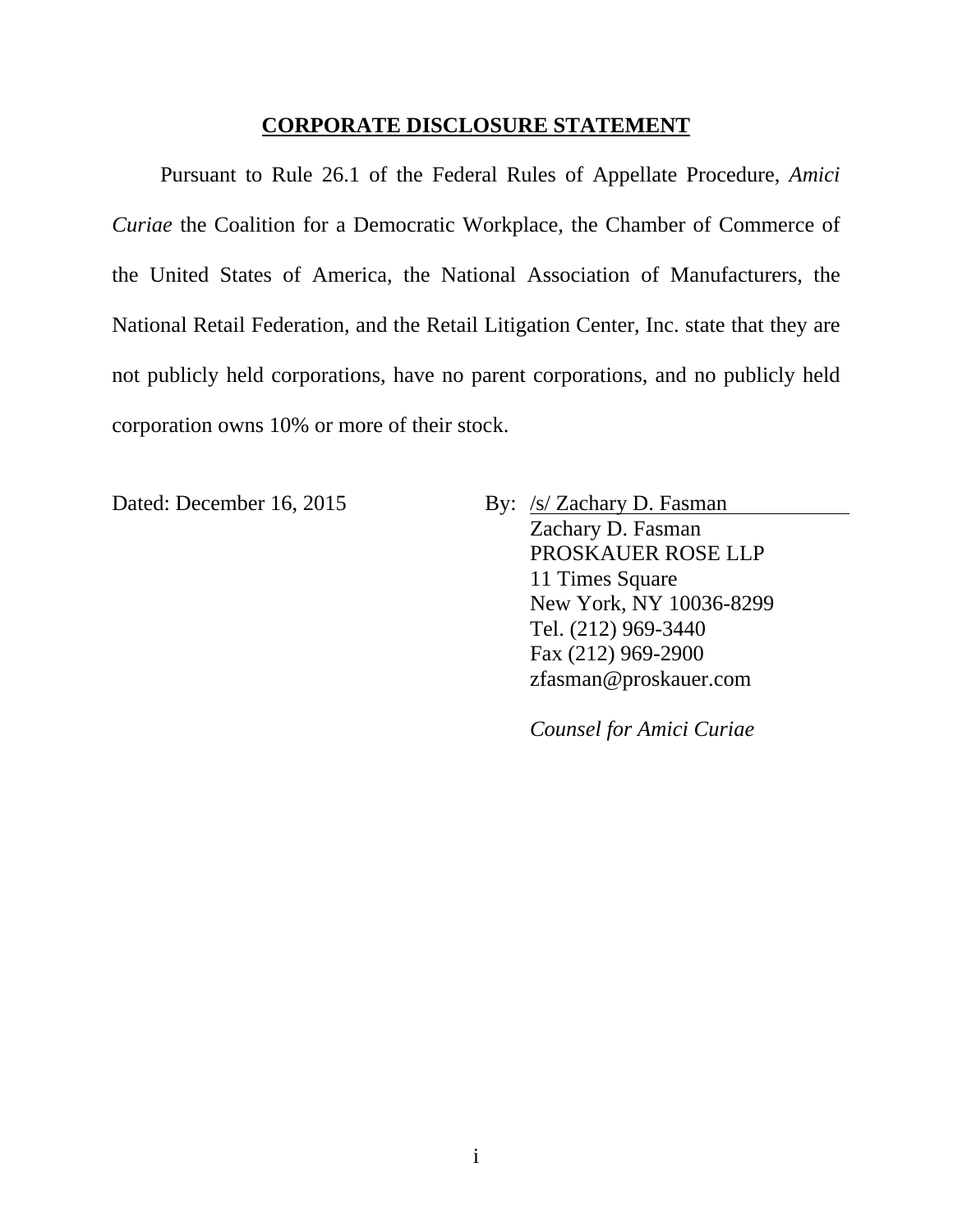# **TABLE OF CONTENTS**

| $\mathbf{I}$ . |                | THE SPECIALTY HEALTHCARE RULE VIOLATES THE                                                                                                                                                             |
|----------------|----------------|--------------------------------------------------------------------------------------------------------------------------------------------------------------------------------------------------------|
|                | A.             | The Board's Traditional Standard Complied with the                                                                                                                                                     |
|                | <b>B.</b>      | Application of the New Rule in This Case Contravenes                                                                                                                                                   |
|                | $\mathbf{C}$ . | The Purported Justification for the New Rule Is                                                                                                                                                        |
| II.            |                | THE SPECIALTY HEALTHCARE RULE SIGNIFICANTLY                                                                                                                                                            |
| Ш.             |                | THE BOARD FAILED TO ENGAGE IN REASONED<br>DECISION-MAKING WHEN IT<br><b>EXTENDED</b><br><b>THE</b><br>OVERWHELMING COMMUNITY-OF-INTEREST<br><b>TEST</b><br>BEYOND THE NON-ACUTE HEALTHCARE INDUSTRY 24 |
|                |                |                                                                                                                                                                                                        |
|                |                |                                                                                                                                                                                                        |
|                |                |                                                                                                                                                                                                        |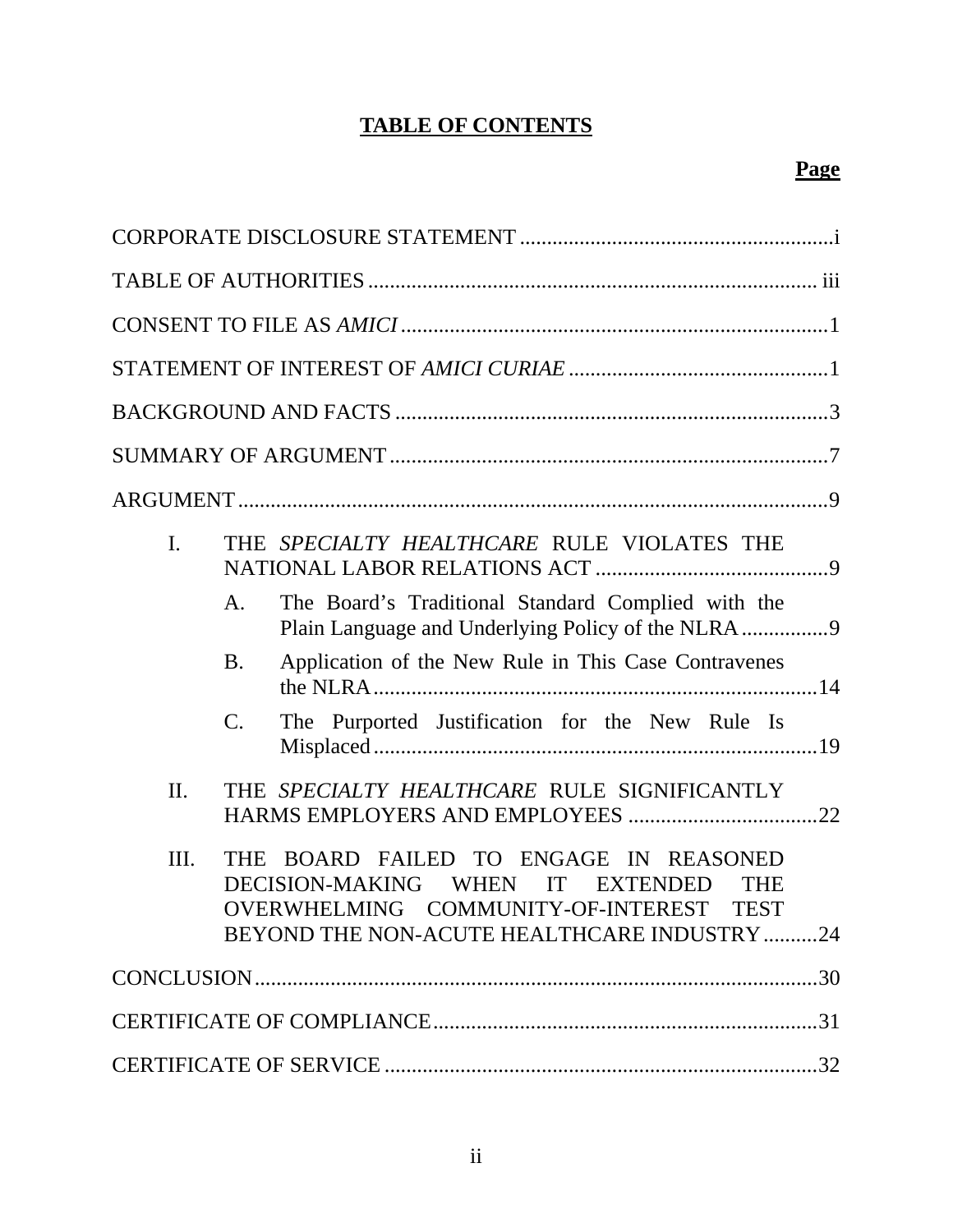# **TABLE OF AUTHORITIES**

| <b>CASES</b>                   |
|--------------------------------|
| Am. Hosp. Ass'n v. NLRB,       |
| Avon Prods., Inc.,             |
| Aztar Ind. Game Co.,           |
| Blue Man Vegas, LLC v. NLRB,   |
| Buckhorn, Inc.,                |
| Colo. Nat'l Bank of Denver,    |
| DPI Secuprint, Inc.,           |
| DTG Operations, Inc.,          |
| E.I. Du Pont, Inc.,            |
| Endicott Johnson Corp.,        |
| Engineered Storage Prods. Co., |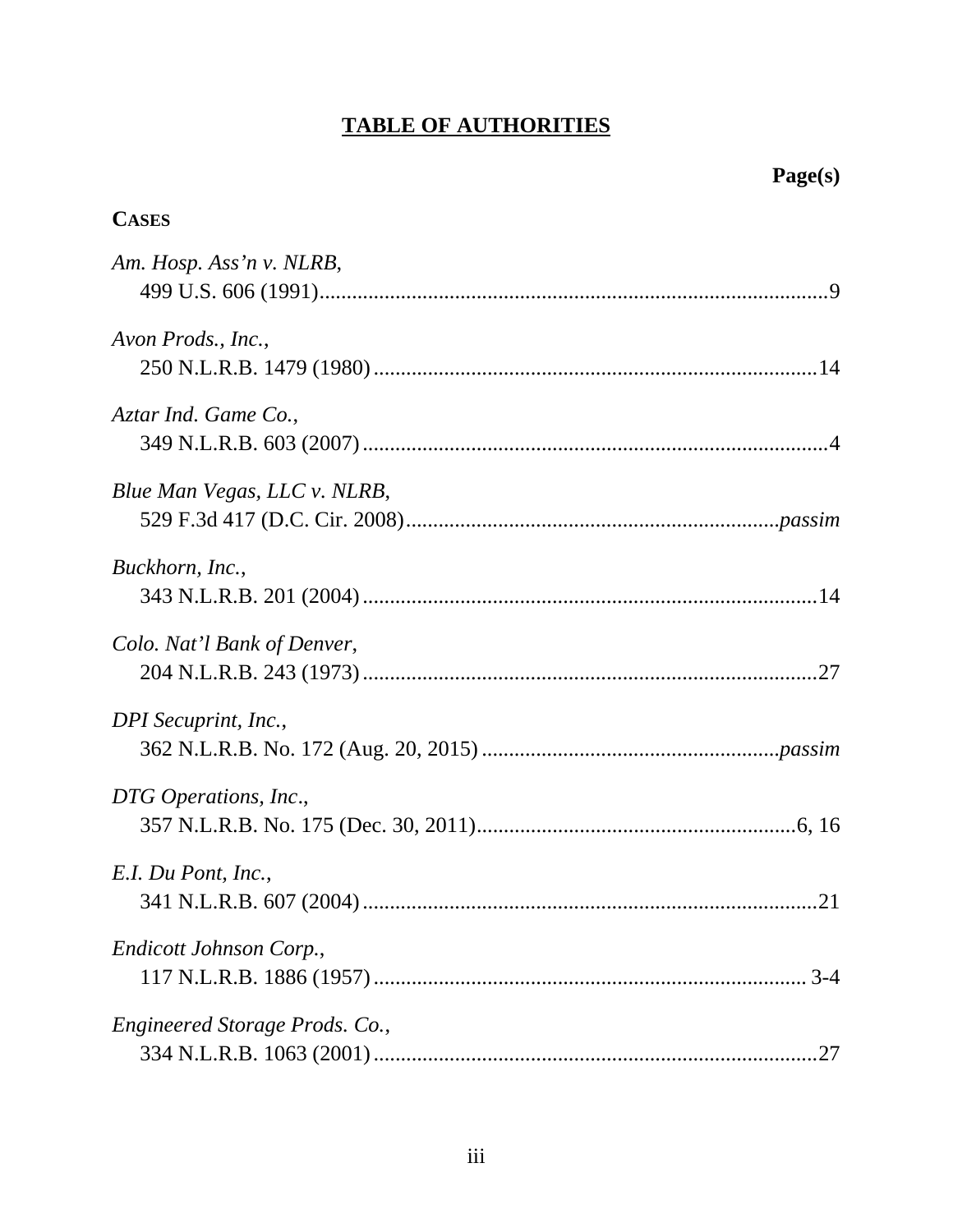| FCC v. Fox Television Stations, Inc.,  |
|----------------------------------------|
| Fraser Eng'g,                          |
| Grace Indus., LLC,                     |
| Guide Dogs for the Blind, Inc.,        |
| Home Depot, USA,                       |
| In re Boeing Co.,                      |
| J.C. Penney Co.,                       |
| Kalamazoo Paper Box Corp.,             |
| Kindred Nursing Ctrs. E., LLC v. NLRB, |
| Lawson Mardon, U.S.A.,                 |
| Macy's, Inc.,                          |
| Macy's, Inc. v. NLRB,                  |
| Mc-Mor-han Trucking Co.,               |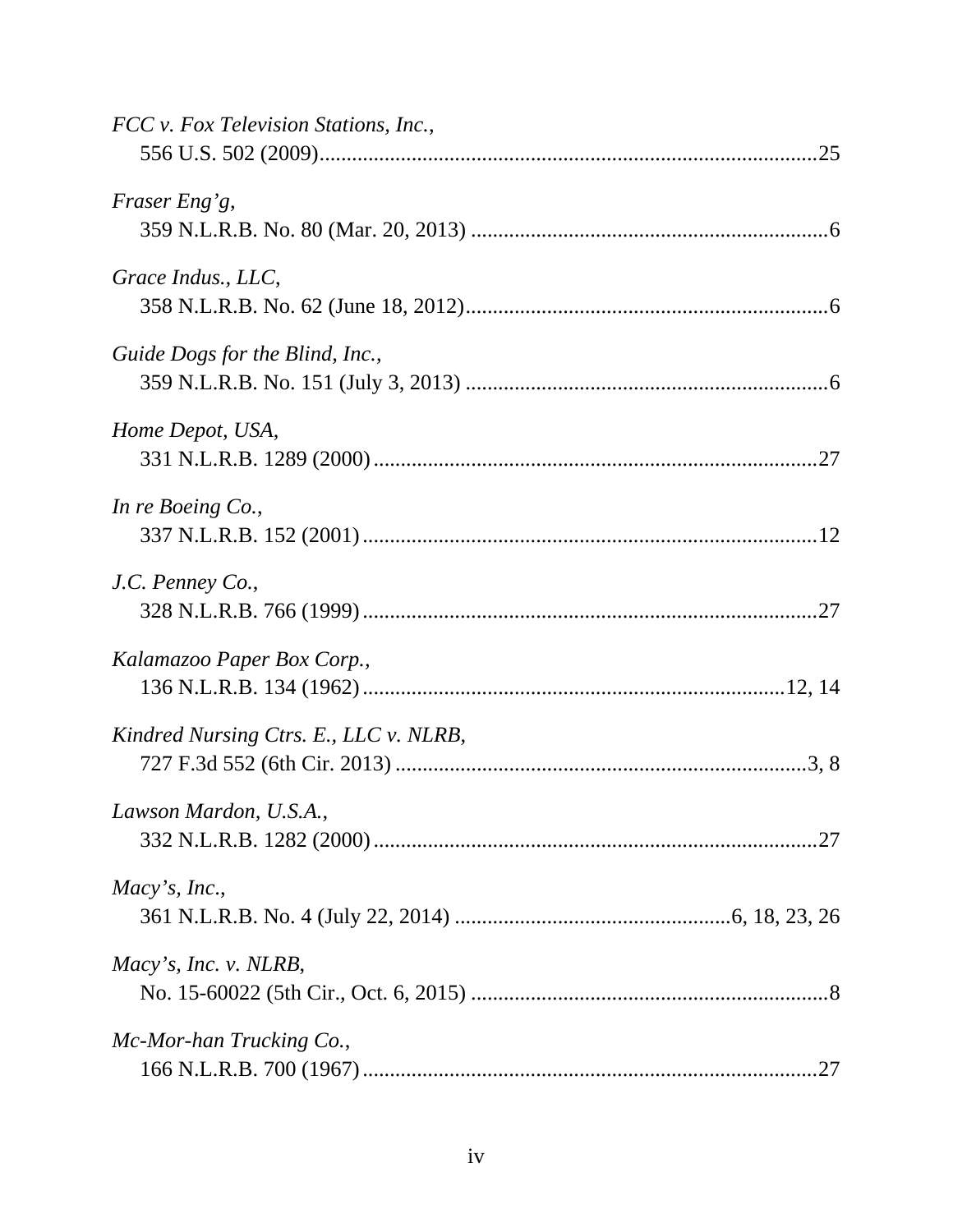| Motor Vehicle Mfrs. Ass'n, Inc. v. State Farm Mut. Auto. Ins. Co., |
|--------------------------------------------------------------------|
| Nestle Dreyer's Ice Cream Co. v. NLRB,                             |
| Nestle Dreyer's Ice Cream,                                         |
| Newton-Wellesley Hosp.,                                            |
| NLRB v. Heartshare Human Servs., Inc.,                             |
| NLRB v. Long Island Coll. Hosp.,                                   |
| NLRB v. Lundy Packing Co.,                                         |
| NLRB v. Purnell's Pride, Inc.,                                     |
| NLRB v. Solis Theatre Corp.,                                       |
| NLRB v. Stevens Ford, Inc.,                                        |
| NLRB v. Yeshiva Univ.,                                             |
| Northrop Grumman Shipbuilding Co.,                                 |
| Publix Super Markets, Inc.,                                        |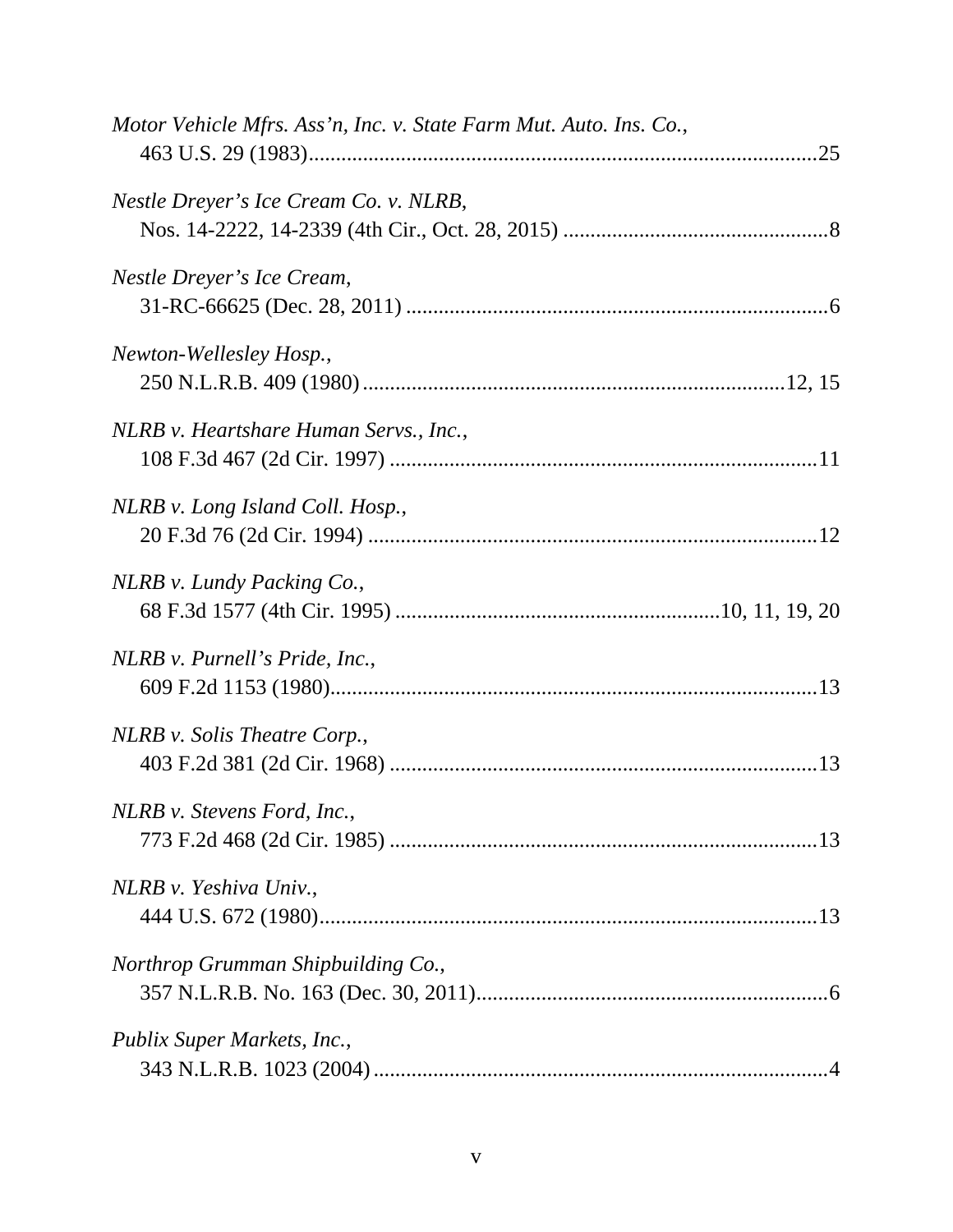| Rayonier, Inc. v. NLRB,                                                      |  |
|------------------------------------------------------------------------------|--|
|                                                                              |  |
| Safeway Stores, Inc.,                                                        |  |
|                                                                              |  |
| Seaboard Marine, Ltd.,                                                       |  |
|                                                                              |  |
| Specialty Healthcare & Rehab. Ctr. of Mobile,                                |  |
|                                                                              |  |
| Specialty Healthcare & Rehab. Ctr. of Mobile,                                |  |
|                                                                              |  |
| Transerv Sys.,                                                               |  |
|                                                                              |  |
| Wheeling Island Gaming, Inc.,                                                |  |
|                                                                              |  |
| <b>STATUTES</b>                                                              |  |
|                                                                              |  |
|                                                                              |  |
|                                                                              |  |
|                                                                              |  |
| <b>OTHER AUTHORITIES</b>                                                     |  |
|                                                                              |  |
| H.R. Rep. 80-245, at 37 (1947), <i>reprinted in</i> 1 Legislative History of |  |
|                                                                              |  |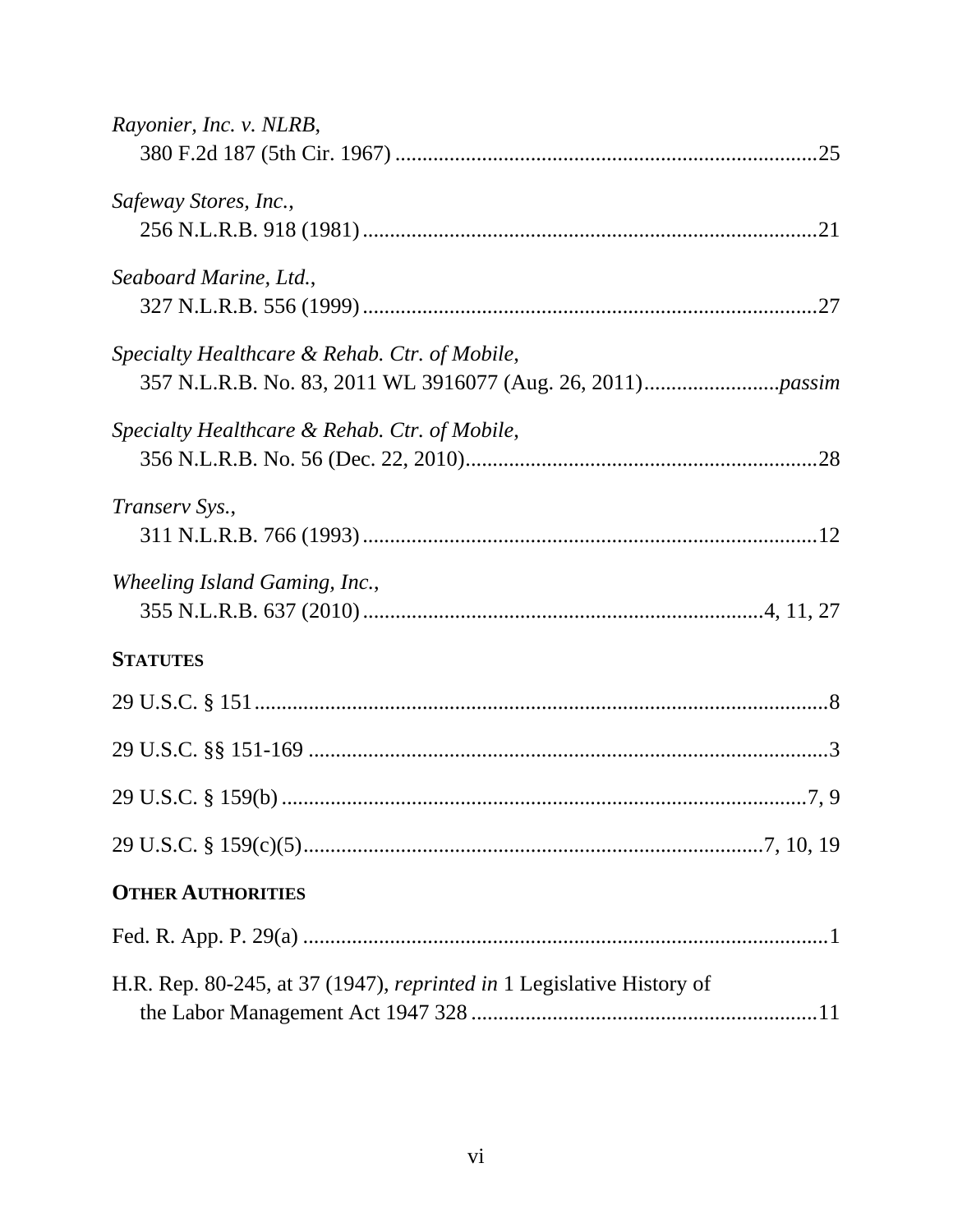| The Labor Management Relations Act, 1947: Hearings on S. 1958      |
|--------------------------------------------------------------------|
| Before the S. Comm. on Educ. & Lab., 74th Cong. 82 (1935),         |
|                                                                    |
| Press Release, Nat'l Labor Relations Bd., Board Issues Decision on |

| Appropriate Units in Non-acute Health Care Facilities (Aug. 30, 2011)29 |  |  |
|-------------------------------------------------------------------------|--|--|
|                                                                         |  |  |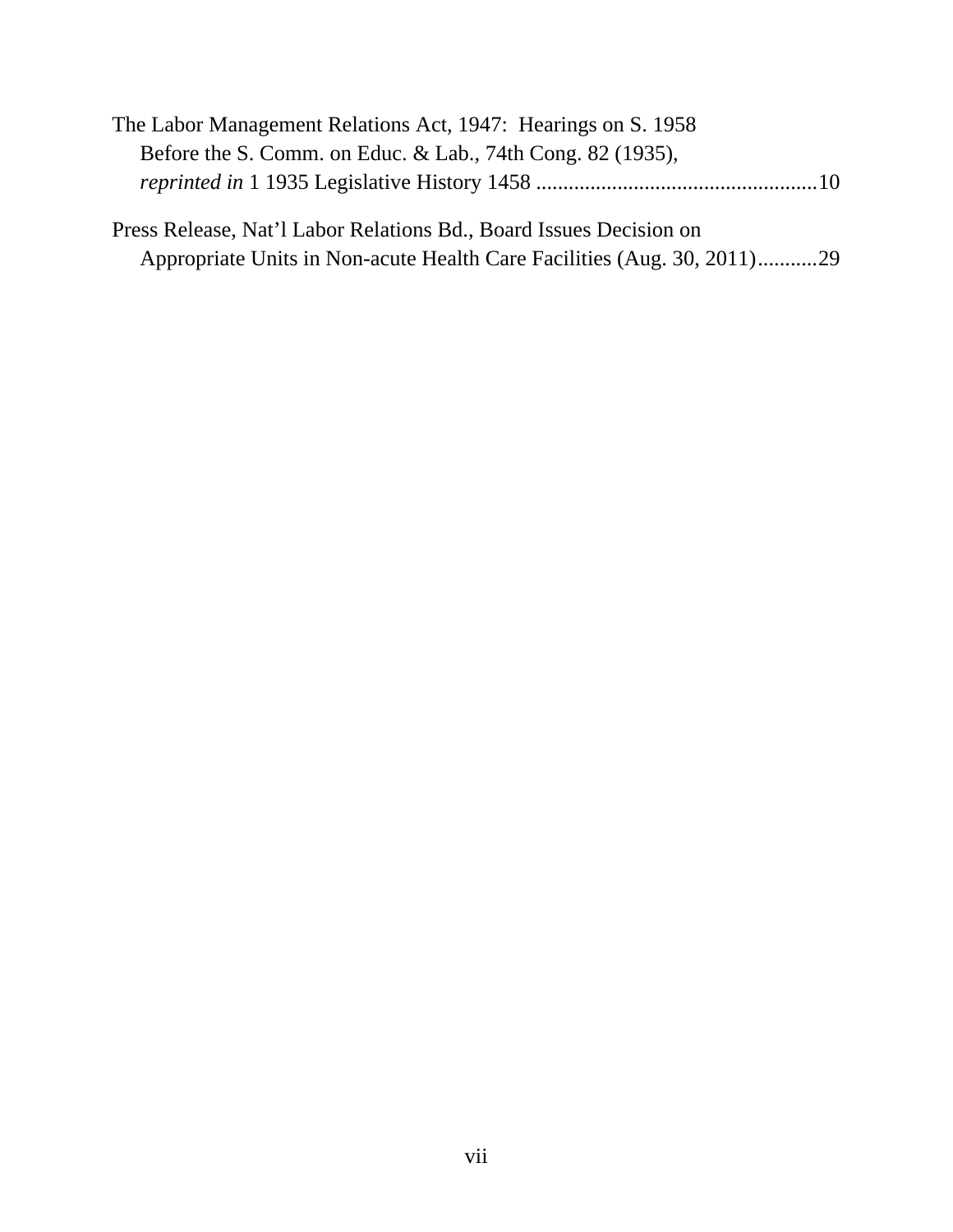### **CONSENT TO FILE AS** *AMICI*

 This brief is filed with the consent of the parties pursuant to Rule 29(a) of the Federal Rules of Appellate Procedure.

# **STATEMENT OF INTEREST OF** *AMICI CURIAE***<sup>1</sup>**

The Coalition for a Democratic Workplace ("CDW") represents hundreds of employer associations, individual employers, and other organizations that together represent millions of businesses of all sizes. CDW's members employ tens of thousands of individuals working in every industry and in every region of the United States. CDW has advocated for its members on numerous issues of concern in employment and labor relations matters.

The Chamber of Commerce of the United States of America ("Chamber") is the world's largest business federation. The Chamber represents 300,000 direct members and indirectly represents the interests of more than three million companies and professional organizations of every size, in every industry sector, and from every region of the country. The Chamber regularly files *amicus curiae* briefs in cases that raise issues of concern to the nation's business community.

<sup>&</sup>lt;sup>1</sup> *Amici* jointly certify that no party's counsel authored this brief in whole or in part; no party or party's counsel contributed money intended to fund the preparation or submission of this brief; and no person other than the *Amici*, their members, or their counsel contributed money intended to fund the preparation or submission of this brief.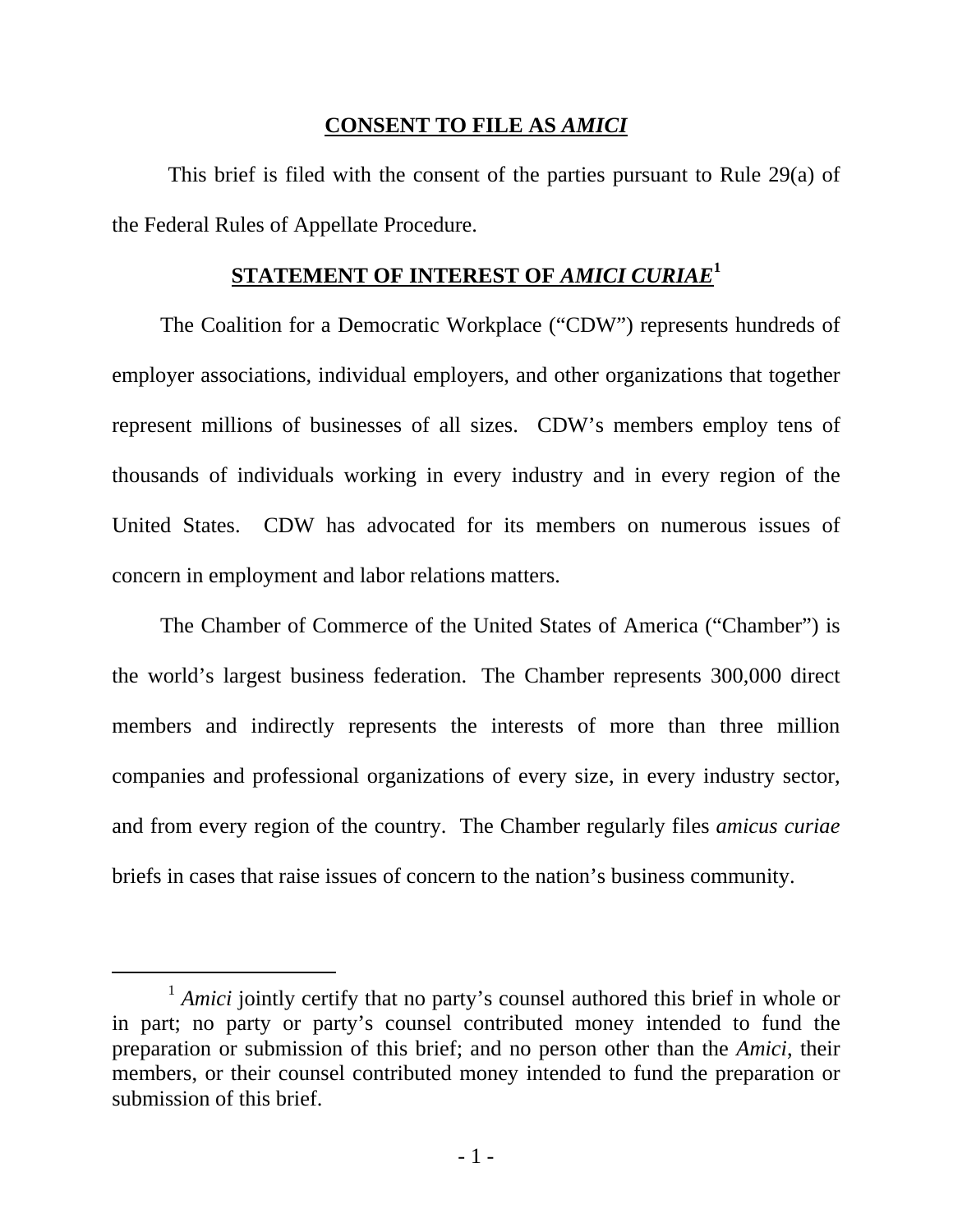The National Association of Manufacturers ("NAM") is the largest manufacturing association in the United States, representing small and large manufacturers in every industrial sector and in all 50 states. Manufacturing employs more than 12 million men and women, contributes roughly \$2.1 trillion to the U.S. economy annually, has the largest economic impact of any major sector and accounts for two-thirds of private-sector research and development. Its mission is to enhance the competitiveness of manufacturers and improve American living standards by shaping a legislative and regulatory environment conducive to U.S. economic growth.

The National Retail Federation ("NRF") is the world's largest retail trade association, representing discount and department stores, home goods and specialty stores, Main Street merchants, grocers, wholesalers, chain restaurants and Internet retailers from the United States and more than 45 countries. Retail is the nation's largest private sector employer, supporting one in four U.S. jobs – 42 million working Americans. Contributing \$2.5 trillion to annual GDP, retail is a daily barometer for the nation's economy. NRF's *This Is Retail* campaign highlights the industry's opportunities for life-long careers, how retailers strengthen communities, and the critical role retail plays in driving innovation.

The Retail Litigation Center, Inc. (the "Center") is a public-policy organization that identifies and engages in legal proceedings affecting the retail

- 2 -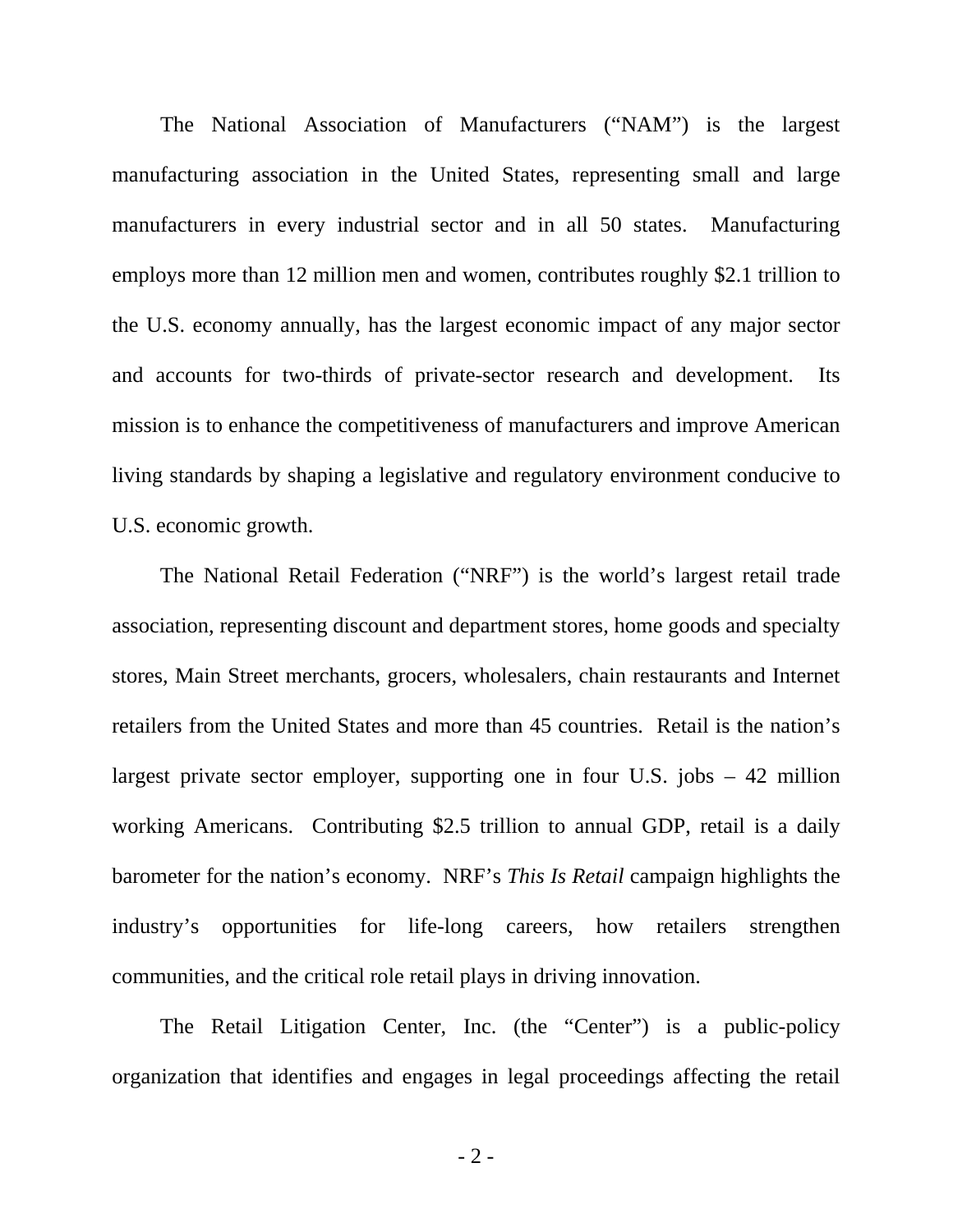industry. The Center's members include many of the country's largest and most innovative retailers. They employ millions of workers throughout the United States, provide goods and services to tens of millions of consumers, and account for tens of billions of dollars in annual sales. The Center seeks to provide courts with retail-industry perspectives on important legal issues and to highlight the potential industry-wide consequences of significant pending cases.

Many of *Amici*'s members are covered by the National Labor Relations Act ("NLRA" or "the Act"), 29 U.S.C. §§ 151-169. *Amici*'s members therefore have direct and immediate concerns about the question at issue here: the standard applied by Respondent National Labor Relations Board (the "Board") to determine appropriate bargaining units under the NLRA.

#### **BACKGROUND AND FACTS**

This case involves the application of *Specialty Healthcare & Rehab. Ctr. of Mobile*, 357 N.L.R.B. No. 83, 2011 WL 3916077 (Aug. 26, 2011),<sup>2</sup> which established an entirely new rule for determining the composition of bargaining units under the NLRA. For more than fifty years, the Board had applied the traditional community-of-interest multi-factor test to determine appropriate bargaining units. *See, e.g.*, *Endicott Johnson Corp.*, 117 N.L.R.B. 1886, 1890-91

 <sup>2</sup> *Enforced sub nom. Kindred Nursing Ctrs. E., LLC v. NLRB*, 727 F.3d 552 (6th Cir. 2013).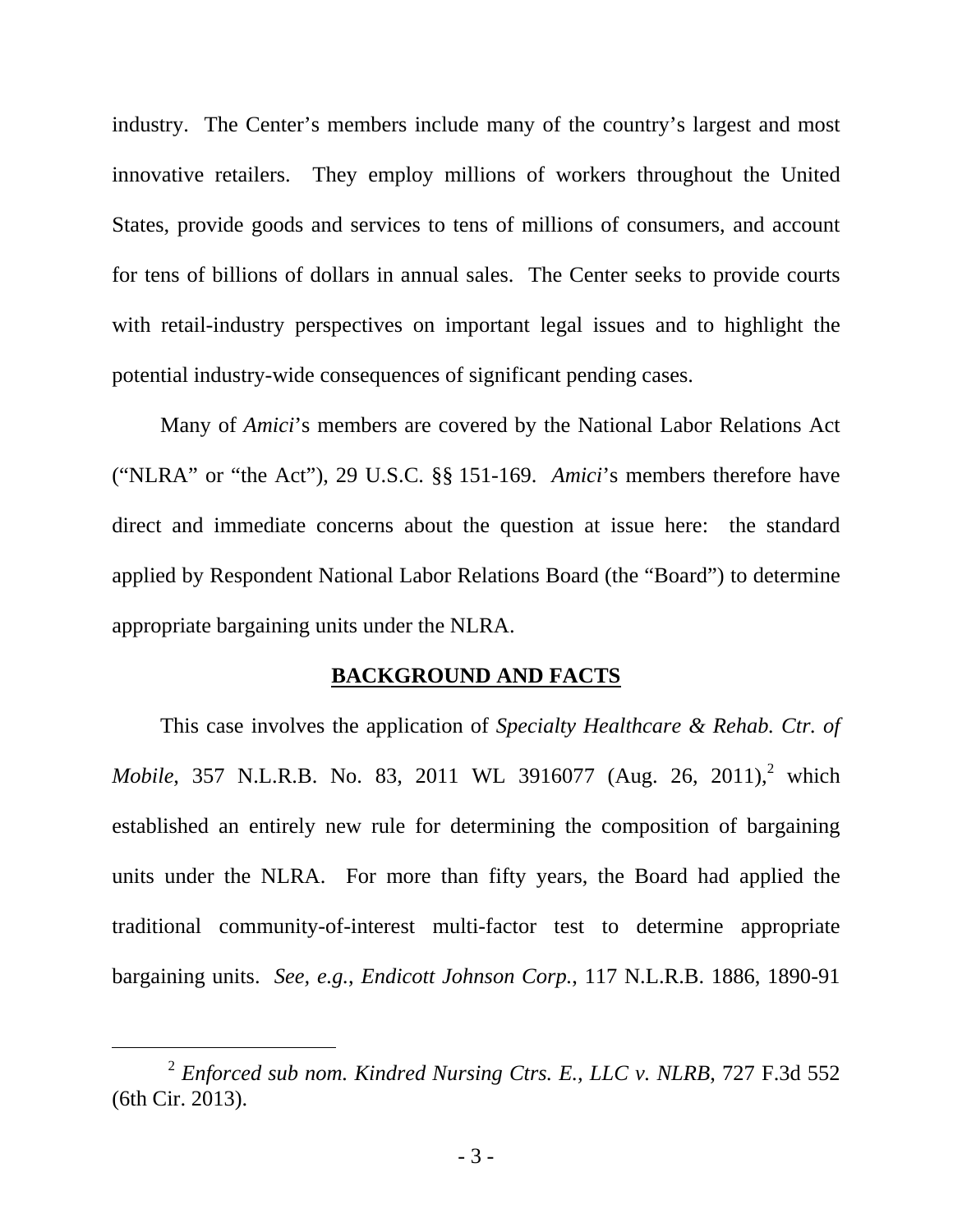(1957). Under that test, the Board determined whether a proposed unit was appropriate based upon a case-by-case examination of a multitude of factors, including mutuality of interest in wages, common hours, working conditions and conditions of employment, common supervision, interchange of employees, degree of skill, and functional integration within the business. The crux of this determination was whether the petitioned-for unit of employees shared a "community of interest" that was "separate and distinct" from other employees in the workplace. *Aztar Ind. Game Co.*, 349 N.L.R.B. 603, 604 (2007); *see Publix Super Markets, Inc.*, 343 N.L.R.B. 1023, 1027 (2004). As the Board explained in 2010 in *Wheeling Island Gaming, Inc.*:

Numerous groups of employees fairly can be said to possess employment conditions or interests "in common." Our inquiry . . . necessarily proceeds to a further determination whether the interests of the group are *sufficiently distinct* from the other employees to warrant the establishment of a separate unit.

355 N.L.R.B. 637, 637 n.2 (2010) (citation omitted). The resulting body of precedent had been predictable, evenly applied by both liberal and conservative Boards, and provided a high degree of labor-management stability in the workplace because all employees with common interests were grouped together.

One year later, in *Specialty Healthcare*, a divided Board departed from this well-established precedent and established a test based solely upon whether the individuals within the petitioned-for group shared common interests among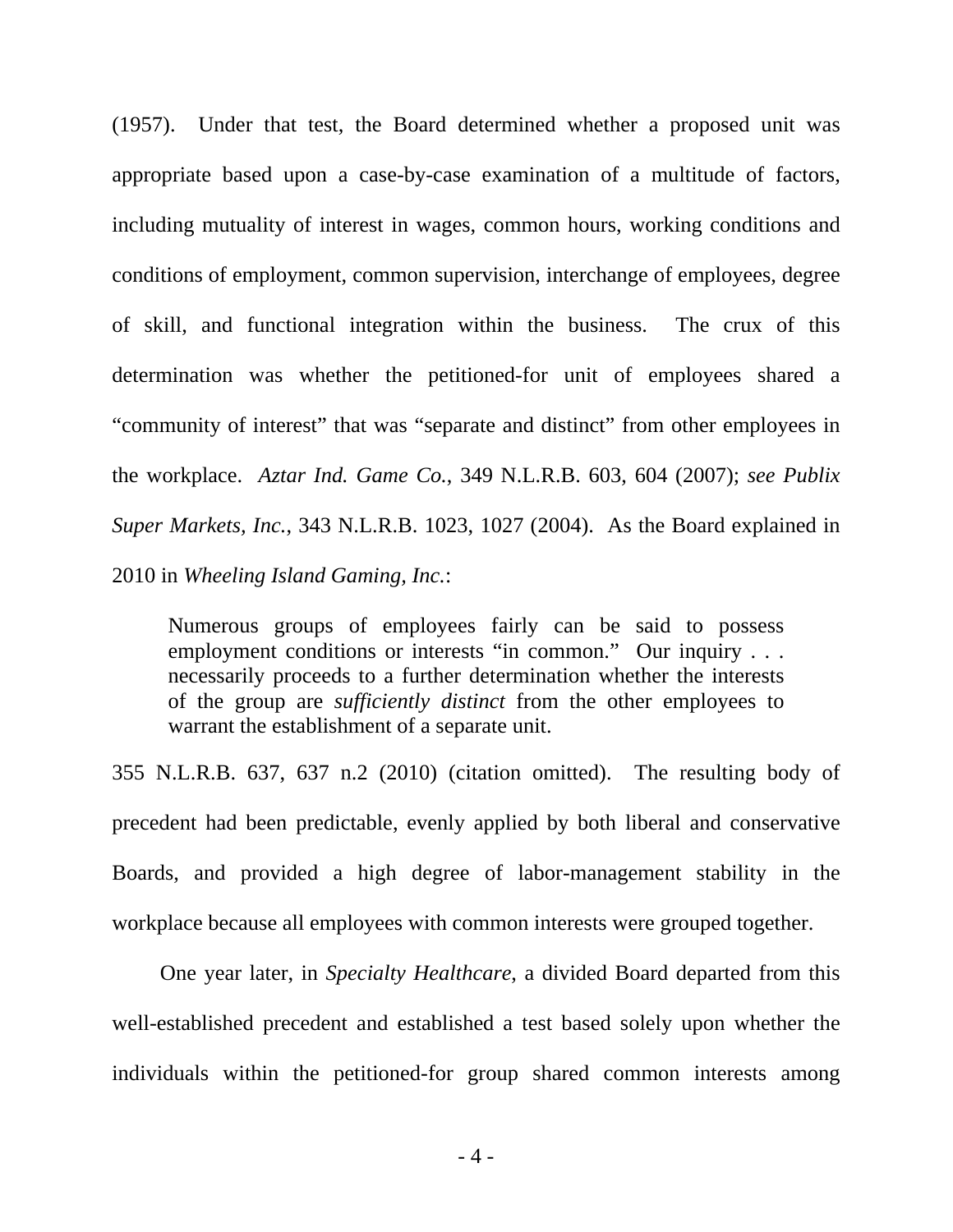themselves, without regard to whether they shared interests with other employees within the workplace. According to the new rule:

[W]hen employees or a labor organization petition for an election in a unit of employees who are *readily identifiable as a group* . . . and the Board finds that the *employees in the group share a community of interest* after considering the traditional criteria, the Board will find the petitioned-for unit to be an appropriate unit, despite a contention that employees in the unit could be placed in a larger unit which would also be appropriate or even more appropriate, *unless the party so contending demonstrates that employees in the larger unit share an overwhelming community of interest* with those in the petitioned-for unit.

*Specialty Healthcare*, 357 N.L.R.B. No. 83, at 12 (emphases added, footnotes omitted).

This new test abandoned the historical requirement that the Board determine whether employees in the petitioned-for unit share a community of interest among themselves separate and distinct from other employees, and has allowed the creation of micro-units composed of a fraction of employees with common interests. It has largely insulated the union's choice of bargaining unit from challenge by imposing a nearly insurmountable burden on employers seeking to prevent fractured bargaining units within their organizations. Indeed, since *Specialty Healthcare*, the Board has never found that employees outside the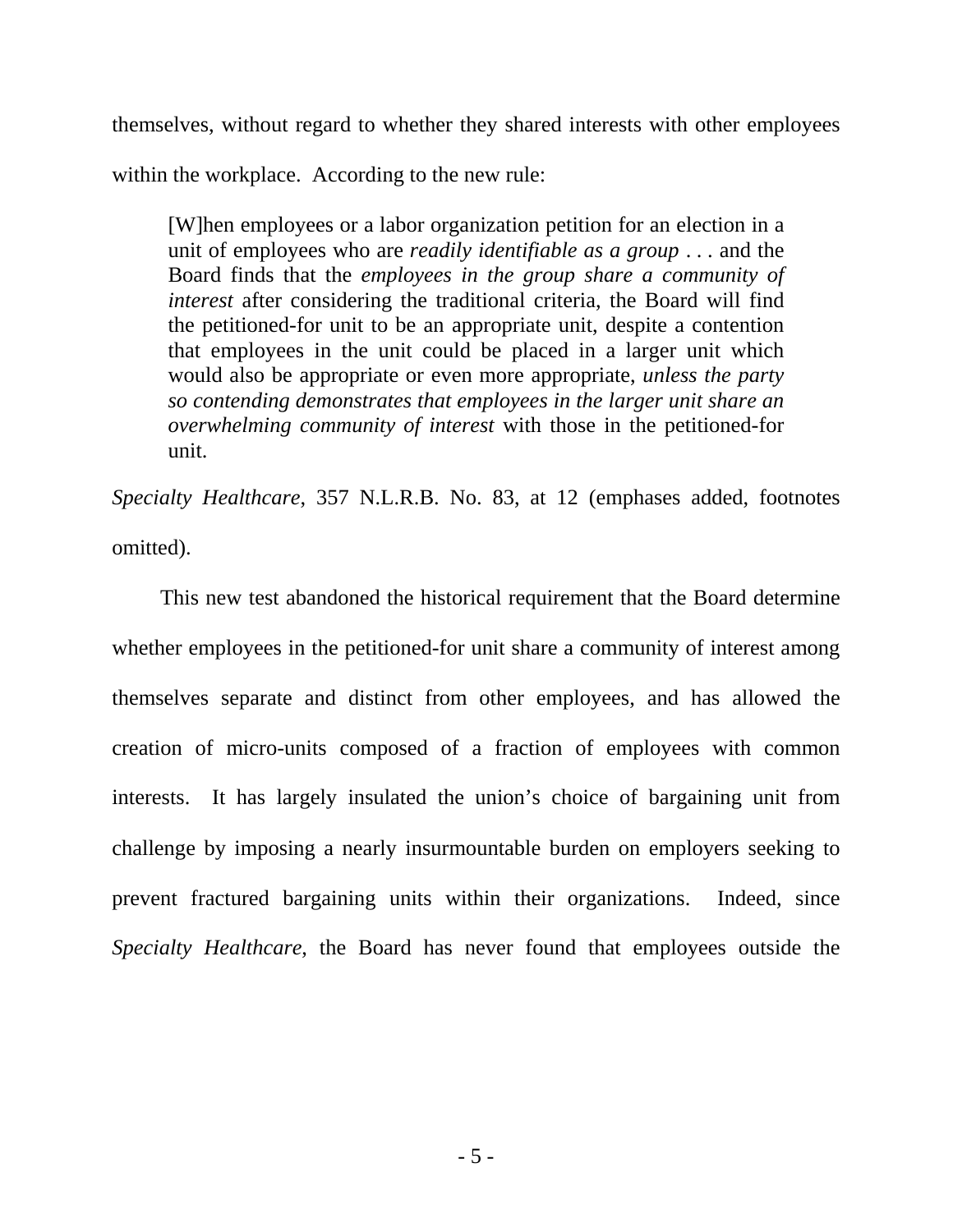proposed unit share an "overwhelming community of interest" with the group proposed by the union. $3$ 

In this case, the Board's Regional Director relied upon *Specialty Healthcare* in determining that 46 outside cellar employees, a subset of the cellar operations department within a completely integrated production facility, constituted an appropriate bargaining unit. The Regional Director rejected Constellation Brands' argument that the remaining employees within the cellar operations department should also be included in the unit, concluding that Constellation Brands failed to establish that the additional employees shared an "overwhelming community of interest" with the outside cellar employees. Decision & Direction of Election ("Decision") 40. In a footnote order, the Board declined to review the Regional Director's decision.

 <sup>3</sup> *See DPI Secuprint, Inc.*, 362 N.L.R.B. No. 172, at 5 (Aug. 20, 2015) (applying *Specialty Healthcare* rule to approve bargaining unit limited to approximately 13 pre-press, digital press, offset and digital bindery employees and excluding 7 offset-press employees); *Macy's, Inc*., 361 N.L.R.B. No. 4, at 19 (July 22, 2014) (applying rule to approve bargaining unit limited to 41 cosmetics and fragrances employees and excluding 80 other sales employees); *Guide Dogs for the Blind, Inc.,* 359 N.L.R.B. No. 151, at 7-10 (July 3, 2013) (applying rule to approve bargaining unit limited to 12 canine welfare technicians and 21 instructors and excluding 55 employees in the other "dog handling" classifications in the same facility); *see also Fraser Eng'g*, 359 N.L.R.B. No. 80 (Mar. 20, 2013); *Grace Indus., LLC*, 358 N.L.R.B. No. 62 (June 18, 2012); *Northrop Grumman Shipbuilding Co.*, 357 N.L.R.B. No. 163 (Dec. 30, 2011); *DTG Operations, Inc*., 357 N.L.R.B. No. 175, at 1-3 (Dec. 30, 2011); *Nestle Dreyer's Ice Cream*, 31-RC-66625 (Dec. 28, 2011) (unpublished).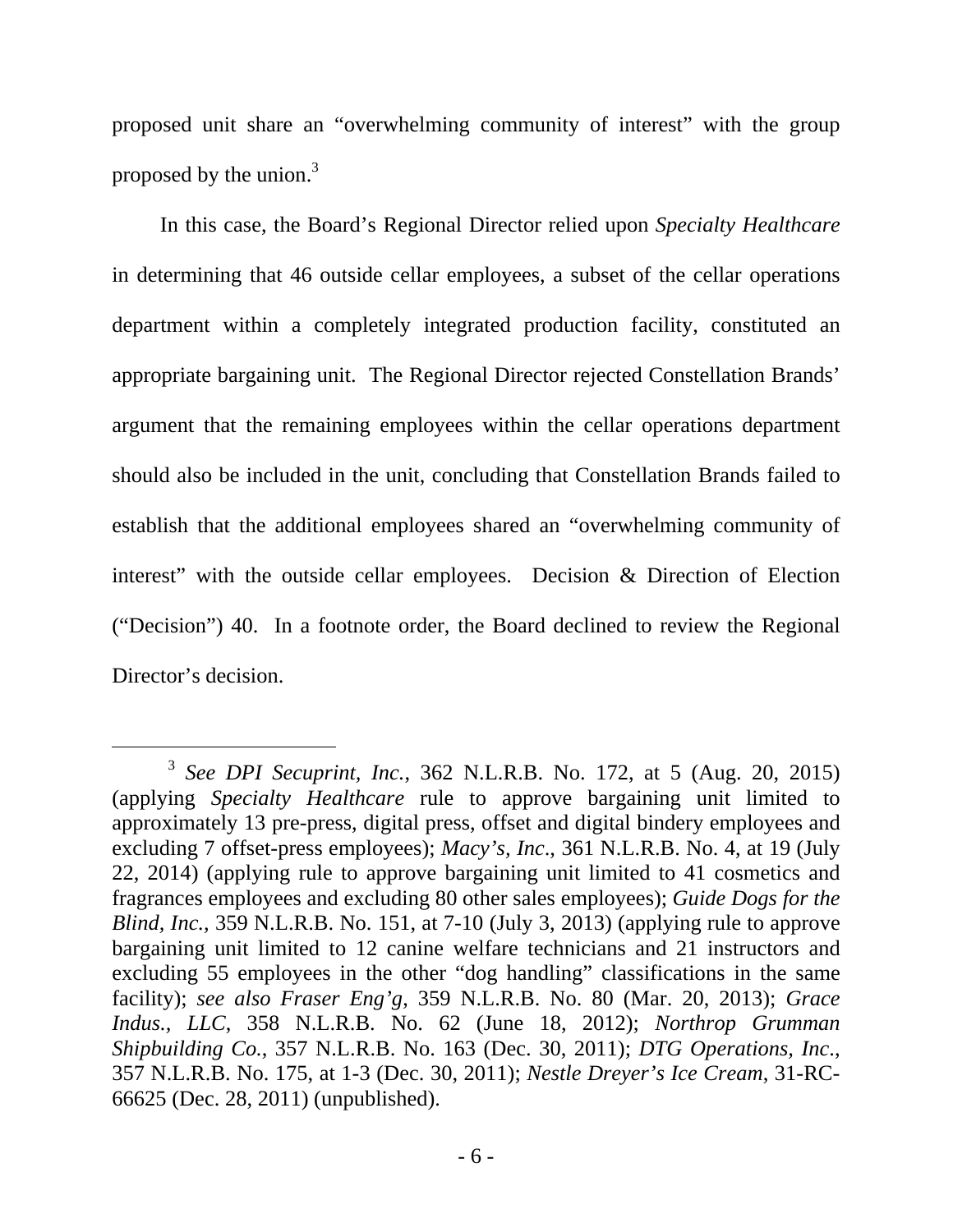#### **SUMMARY OF ARGUMENT**

This Court should grant Constellation Brands' petition for review and deny the Board's cross-petition for enforcement for three independent reasons.

*First*, the *Specialty Healthcare* rule violates the plain terms of the NLRA by granting too much deference to the union's proposed unit in violation of (i) Section 9(b), which mandates that "the *Board*" determine the appropriate bargaining unit, and (ii) Section  $9(c)(5)$ , which provides that, in determining an appropriate bargaining unit, the "extent to which the employees have organized shall not be controlling." 29 U.S.C. §§ 159(b), (c)(5). The *Specialty Healthcare* rule abdicates the Board's role in reasoned decision-making and eliminates the Board's consideration of important, historically recognized factors in the unit-determination process. The rule ensures in virtually every representation case that the unit the union has requested will be deemed appropriate by the Board, without regard to whether the employees share a community of interest "separate and distinct" from other personnel.

*Second*, *Specialty Healthcare* represents a radical departure from the Board's longstanding precedent, and encourages a multiplicity of fractured units within workplaces throughout the country. Multiple small bargaining units comprised of employees who share common interests, in turn, encourage labor instability and present the potential for labor unrest. This violates the basic policy of the Act,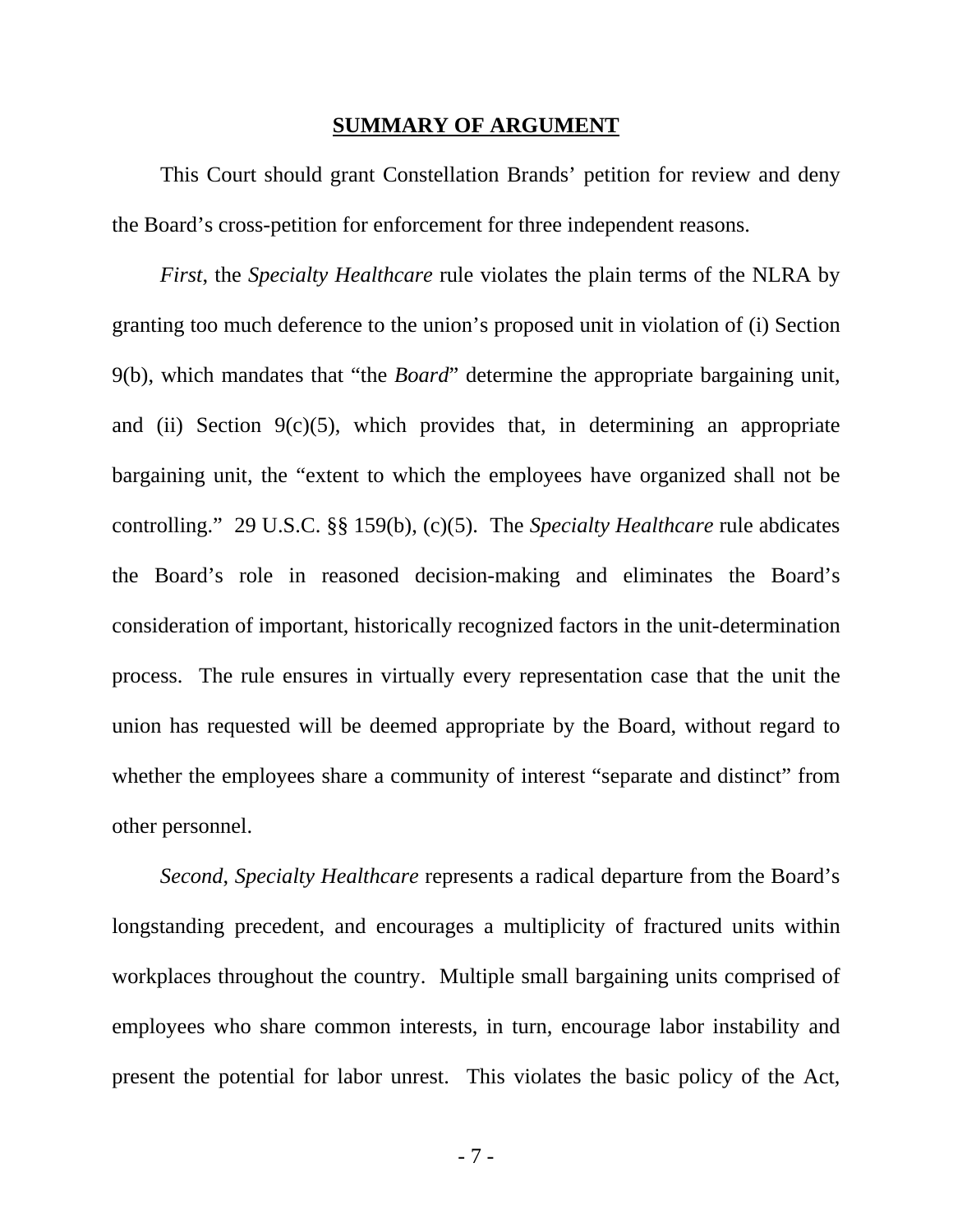which is to eliminate "obstructions to the free flow of commerce . . . by encouraging the practice and procedure of collective bargaining." 29 U.S.C. § 151.

*Third*, in deciding *Specialty Healthcare*, the Board violated the Administrative Procedure Act by failing (i) to acknowledge that it was promulgating a new rule for determining appropriate bargaining units or (ii) to provide a reasoned explanation for the new rule and, in particular, its general applicability throughout industry. *Specialty Healthcare* involved a dispute about the standard for unit determinations in non-acute healthcare facilities. Nevertheless, the Board *sua sponte* issued an order inviting *amicus* briefs addressing the *general* standard for determining appropriate bargaining units. In its decision, the Board not only abandoned the standard that was in place in nonacute healthcare facilities, but also made a wholesale change to the traditional community-of-interest test across all other industries, without providing a reasoned explanation for the change.

*Amici* respectfully submit that the Board wrongly decided *Specialty Healthcare* and that the decision below based on that ruling should be overruled.<sup>4</sup>

 $\overline{4}$ <sup>4</sup> The Fourth and Fifth Circuits have recently heard arguments in cases presenting challenges to *Specialty Healthcare*. *See Nestle Dreyer's Ice Cream Co. v. NLRB*, Nos. 14-2222, 14-2339 (4th Cir. Oct. 28, 2015); *Macy's, Inc. v. NLRB*, No. 15-60022 (5th Cir. Oct. 6, 2015). To date, only the Sixth Circuit has approved the NLRB's *Specialty Healthcare* ruling. *See Kindred Nursing*, 727 F.3d at 565. Significantly, *Kindred Nursing* relied on the D.C. Circuit's decision in *Blue Man Vegas, LLC v. NLRB*, 529 F.3d 417, 422 (D.C. Cir. 2008). *See infra* at 20-21; *see*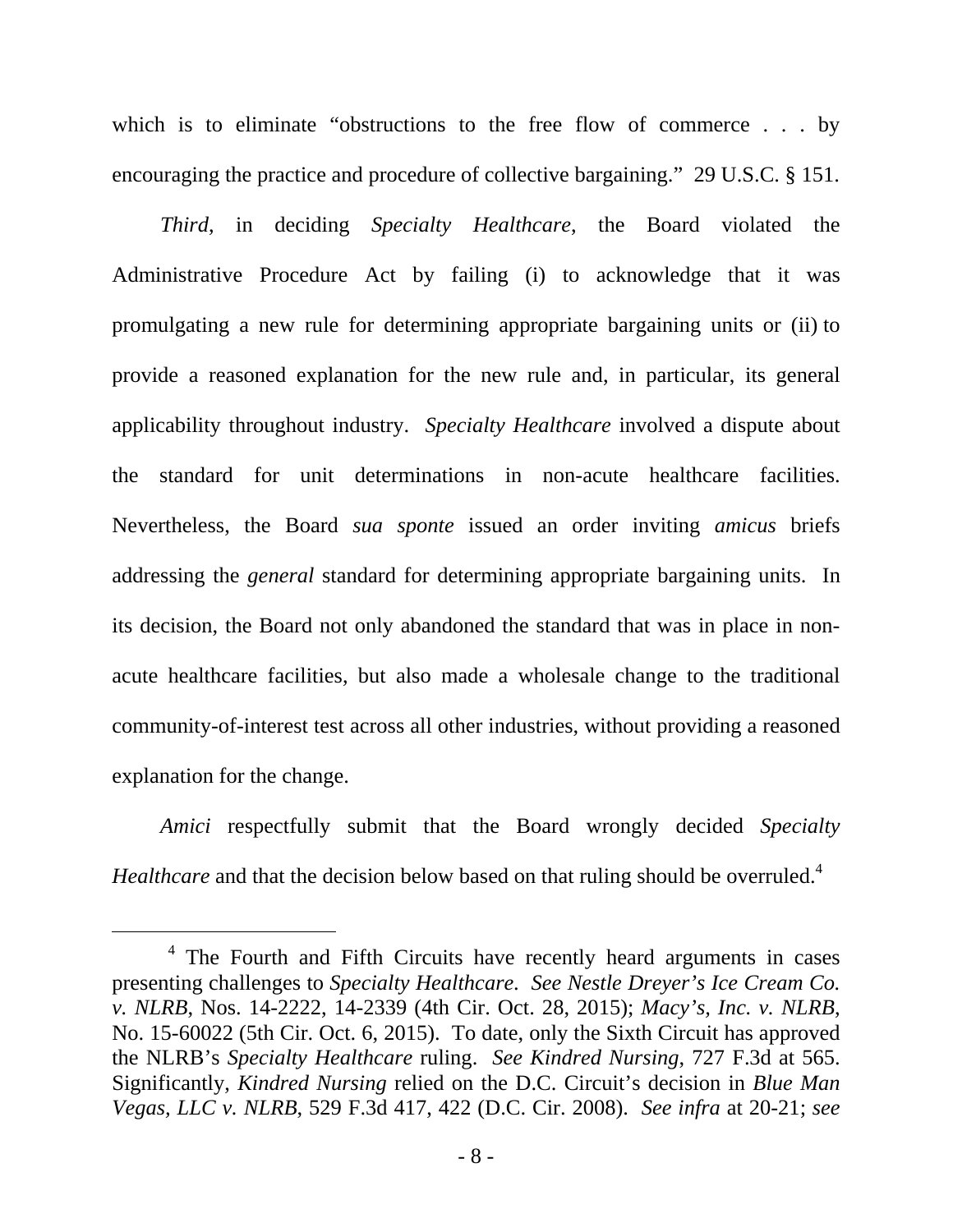#### **ARGUMENT**

# **I. THE** *SPECIALTY HEALTHCARE* **RULE VIOLATES THE NATIONAL LABOR RELATIONS ACT**

# **A. The Board's Traditional Standard Complied with the Plain Language and Underlying Policy of the NLRA**

Section 9(b) of the Act mandates that "[t]he *Board* shall decide in each case whether, in order to assure to employees the fullest freedom in exercising the [ir] rights guaranteed by this subchapter, the unit appropriate for purposes of collective bargaining shall be the employer unit, craft unit, plant unit, or subdivision thereof...." 29 U.S.C.  $\S$  159(b) (emphasis added). The Supreme Court has reiterated the statutory mandate:

[W]henever there is a disagreement about the appropriateness of a unit, the Board shall resolve the dispute. . . . Congress chose not to enact a general rule that would require plant unions, craft unions or industry-wide unions for every employer in every line of commerce, but also chose not to leave the decision up to employees or employers alone.

*Am. Hosp. Ass'n v. NLRB*, 499 U.S. 606, 611 (1991).

-

*also Specialty Healthcare*, 357 N.L.R.B. No. 83, at 19 n.17 (Member Hayes, dissenting) (suggesting that *Blue Man Vegas* was wrongly decided). The *Kindred Nursing* court, however, did not address whether *Specialty Healthcare* properly applied *Blue Man Vegas*, which held that the petitioned-for employees must share community-of-interest factors "*as distinct from other employees.*" *DPI Secuprint*, 362 N.L.R.B. No. 172, at 11 n.7 (Member Johnson, dissenting) (citing *Blue Man Vegas*, 529 F.3d at 421). *Amici* submit that even if *Kindred Nursing* was correctly decided, it did not address the propriety of the Board's expansion of its new standard outside the narrow facts of that case.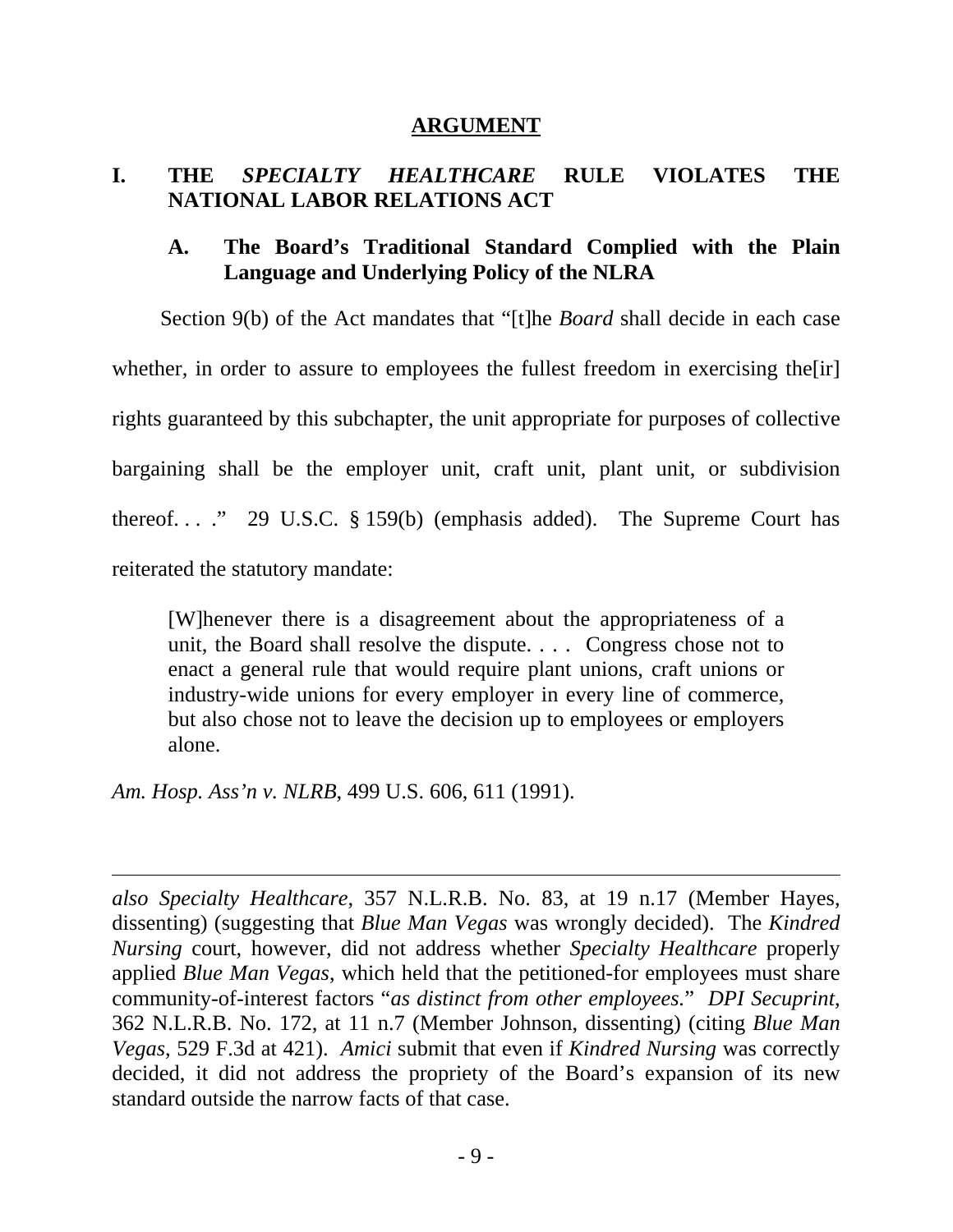Francis Biddle, then-Chairman of the precursor to the Board and one of the architects of the Act, explained why the Board needed to decide who among the employees should be allowed to vote:

To lodge the power of determining this question with the employer would invite unlimited abuse and gerrymandering the units would defeat the aims of the statute. If the employees themselves could make the decision without proper consideration of the elements which should constitute the appropriate units, they could in any given instance defeat the practical significance of the majority rule; and, by breaking off into small groups, could make it impossible for the employer to run his plant.

*The Labor Management Relations Act, 1947: Hearings on S. 1958 Before the S. Comm. on Educ. & Lab.*, 74th Cong. 82 (1935), *reprinted in* 1 *1935 Legislative History* 1458. Mr. Biddle also testified that "[t]he determination of the unit . . . must be made by an impartial agency which is aware of the industrial relationship existing in various types of industry, and of the history and experience of craft, trade, and industrial unions." *Id.* at 1459.

In 1947, as part of the Labor Management Relations Act, Congress added Section 9(c)(5), which provides that, in determining an appropriate bargaining unit, the "extent to which the employees have organized *shall not be controlling.*" 29 U.S.C. § 159(c)(5) (emphasis added). This provision "does not merely preclude the Board from relying 'only' on the extent of organization. The statutory language is more restrictive, prohibiting the Board from assigning this factor either exclusive or 'controlling' weight." *NLRB v. Lundy Packing Co.*, 68 F.3d 1577,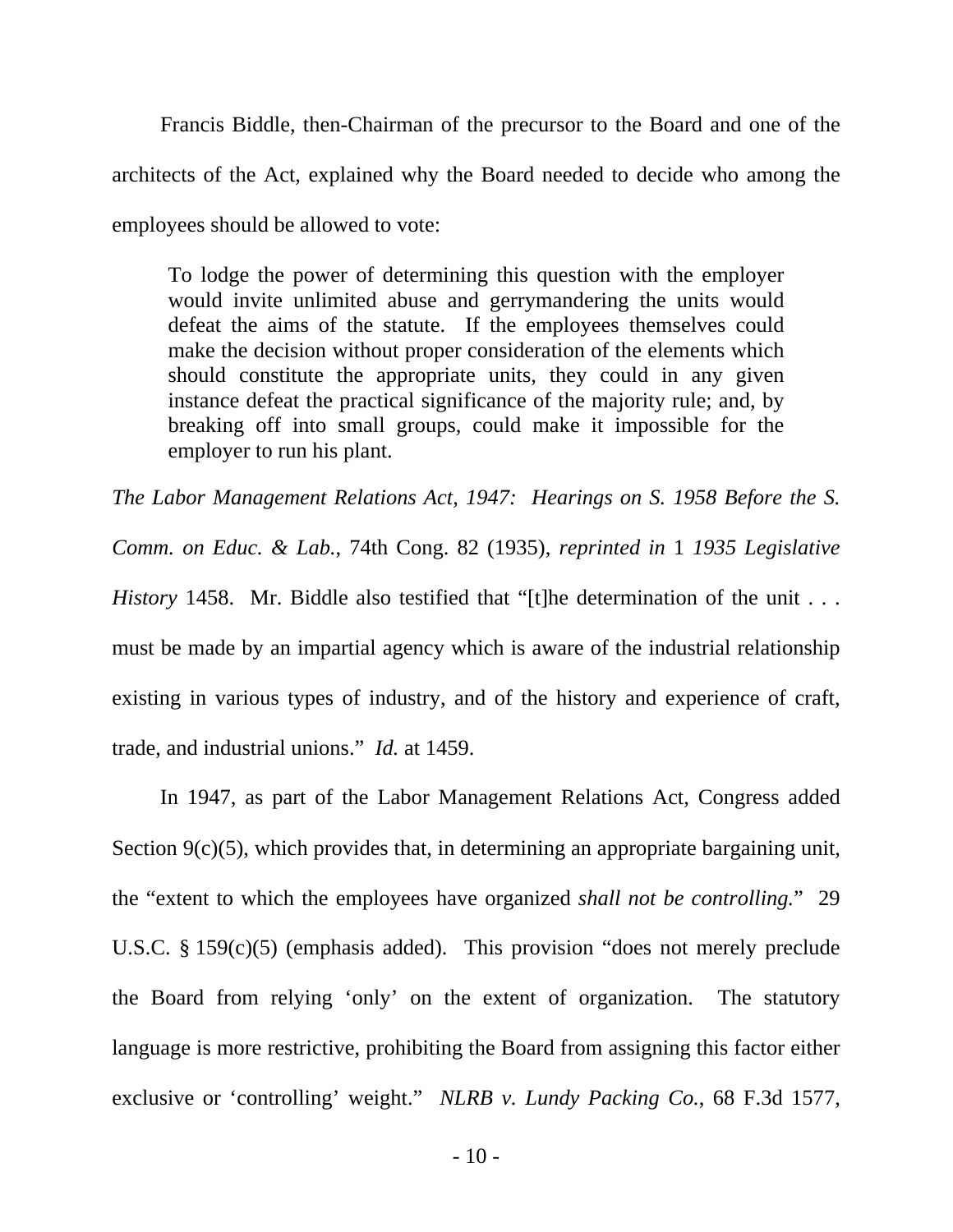1580 (4th Cir. 1995) (citation omitted). A House report explained that this language:

*[S]trikes at a practice of the Board by which it has set up as units appropriate for bargaining whatever group or groups the petitioning union has organized at the time.* Sometimes, but not always, the Board pretends to find reasons other than the extent to which the employees have organized as ground for holding such units to be appropriate. . . . *While the Board may take into consideration the extent to which employees have organized, this evidence should have little weight, and . . . is not to be controlling.*

H.R. Rep. 80-245, at 37 (1947), *reprinted in* 1 *Legislative History of the Labor Management Act 1947* 328 (emphases added).

For decades, in consonance with these precepts, the Board had faithfully executed its duty to determine appropriate bargaining units. The Board developed a "community of interest" analysis, which looked to such factors as "similarity of skills and functions, similarity of employment conditions, centralization of administration, managerial and supervisory control, employee interchange, [and] functional integration of the employer" among others. *NLRB v. Heartshare Human Servs., Inc.*, 108 F.3d 467, 471 (2d Cir. 1997) (citation omitted). Significantly, the Board's inquiry "never addresse[d], solely and in isolation, the question whether the employees in the unit sought have interests in common with one another." *Wheeling Island*, 355 N.L.R.B. at 637 n.2. The touchstone of appropriate unit determinations was whether the proposed unit's members shared a community of interest "*sufficiently distinct*" from other excluded employees. *Id.*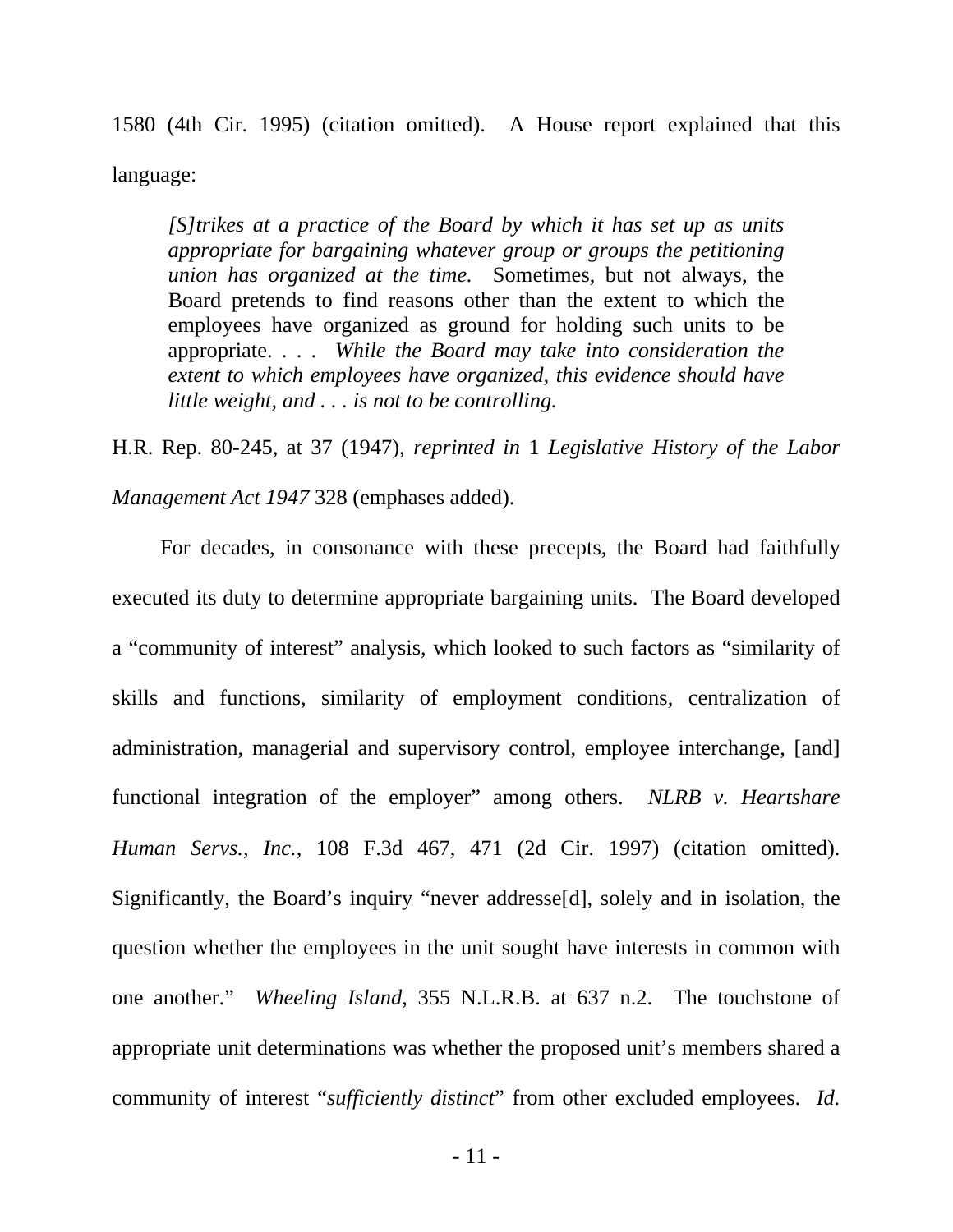(citing *Newton-Wellesley Hosp.*, 250 N.L.R.B. 409, 411-12 (1980)); *see NLRB v. Long Island Coll. Hosp.*, 20 F.3d 76, 79 (2d Cir. 1994) (articulating the standard as whether the employees in the proposed unit are an "identifiable group with a community of interest that is sufficiently separate or distinct" from other employees) (citation omitted); *In re Boeing Co.*, 337 N.L.R.B. 152, 153 (2001) (finding a unit of recovery and modification employees at an air base inappropriate because the petitioned-for group did not share a community of interest sufficiently distinct from all production and maintenance employees at the base); *Transerv Sys.*, 311 N.L.R.B. 766, 767 (1993) (finding a petitioned-for unit of bicycle messengers inappropriate because they did not share "a sufficiently distinct community of interest" from driver messengers).

The Board traditionally had been mindful of the potential disruption that multiple smaller units could have on business operations, stable labor relations, and effective collective bargaining. The Board has long rejected fractured units, observing in *Kalamazoo Paper Box Corp.*:

[P]ermitting severance of truck drivers as a separate unit based upon a traditional title . . . would result in creating a fictional mold within which the parties would be required to force their bargaining relationship. Such a determination could only create a state of chaos rather than foster stable collective bargaining, and could hardly be said to "assure to employees the fullest freedom in exercising the rights guaranteed by this Act" as contemplated by Section 9(b).

136 N.L.R.B. 134, 139 (1962).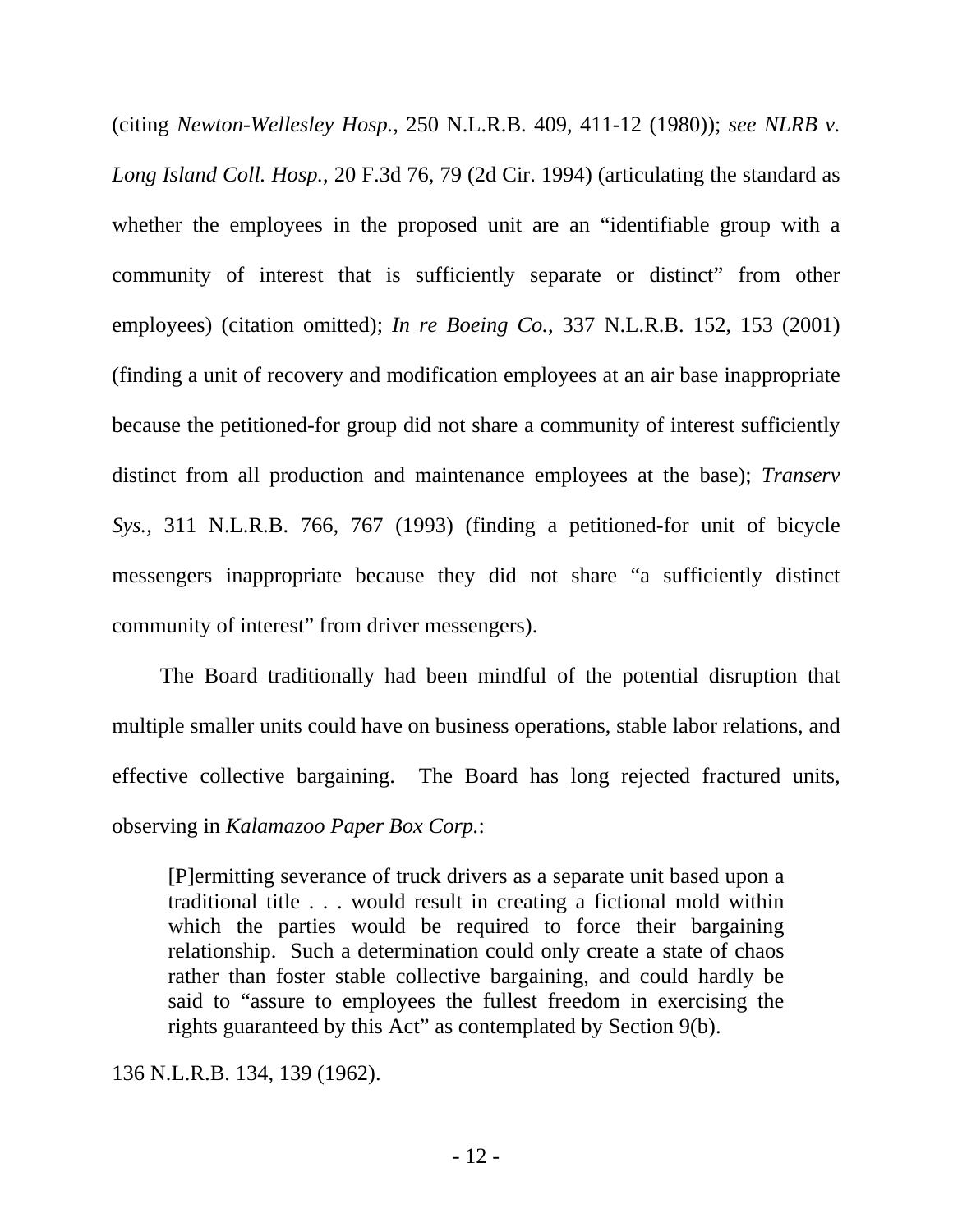Indeed, this Court has required that in making unit determinations, the Board must "effect the policy of the Act to assure employees the fullest freedom in exercising their rights," yet at the same time "respect the interest of an integrated multi-unit employer in maintaining enterprise-wide labor relations." *NLRB v. Solis Theatre Corp.*, 403 F.2d 381, 382 (2d Cir. 1968); *NLRB v. Stevens Ford, Inc.*, 773 F.2d 468, 472 (2d Cir. 1985) ("We respect [the Board's] discretion when it is exercised after reflective consideration of a properly developed record in light of the relevant policies of the Act and of precedent.").

Moreover, in determining appropriate bargaining units, the Board is required to explain its reasoning. *See NLRB v. Yeshiva Univ.*, 444 U.S. 672, 691 (1980) (noting that the Board cannot make unit determinations based on "conclusory rationales"); *NLRB v. Purnell's Pride, Inc.*, 609 F.2d 1153, 1156-57 (1980) (stating that the "unit determination will be upheld only if the Board has indicated clearly how the facts of the case . . . support its appraisal of the significance of each factor"). Explaining that (i) the group in question is "identifiable" in some way and (ii) the individuals within the group share common interests, even if others within the workplace are similarly situated and share substantially the same interests, does not render a decision reasoned. A reasoned decision requires that the Board undertake a functional approach, looking beyond the groupings based upon job titles or classifications in evaluating how certification of one unit as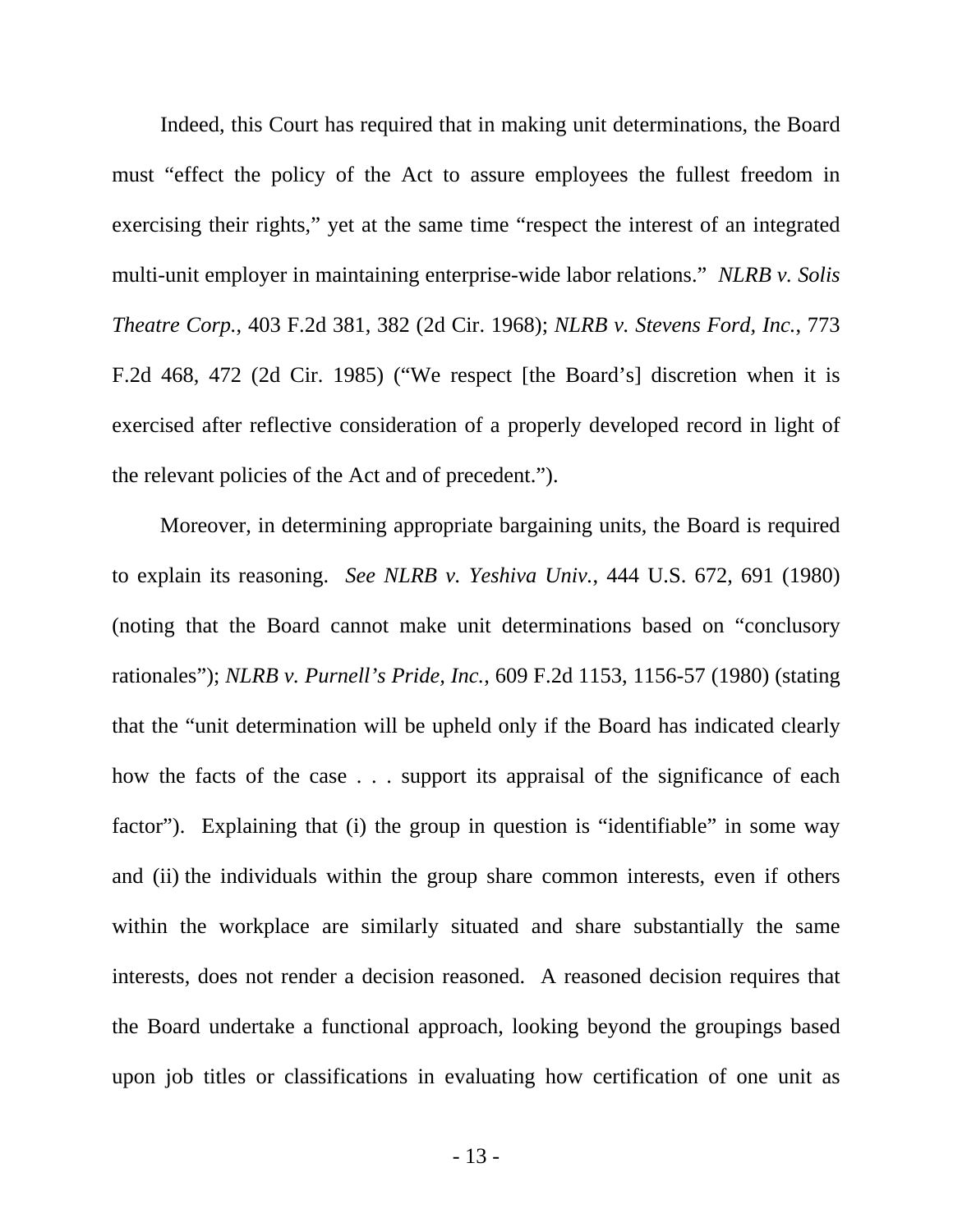opposed to another might affect the rights of all employees, as well as the operation of an employer's business. *See, e.g.*, *Buckhorn, Inc.*, 343 N.L.R.B. 201, 203 (2004) (finding maintenance-only unit inappropriate because of employer's "highly integrated" operations); *Avon Prods., Inc.*, 250 N.L.R.B. 1479, 1483-84 (1980) (reversing Regional Director's decision that failed to account for employer's "highly integrated process").

The resulting body of Board precedent established a careful balancing of competing interests of employees, employers, and unions that allowed individual employers to conduct their respective businesses efficiently while protecting the rights of employees to engage, or not to engage, in meaningful collective bargaining. These decisions created, for more than fifty years, the effective framework within which the bargaining process functioned.

#### **B. Application of the New Rule in This Case Contravenes the NLRA**

In *Specialty Healthcare*, and again here, the Board (i) abandoned this well-developed body of precedent, (ii) eliminated consideration of the interests employees shared within and outside the proposed unit, (iii) ignored the "circumstances within which collective bargaining is to take place," *Kalamazoo*, 136 N.L.R.B. at 137, and (iv) shifted the burden to employers, dissident employees and rival unions, under an impossible test, to prove that a unit should be larger. Under the new rule, rather than independently analyzing whether the employees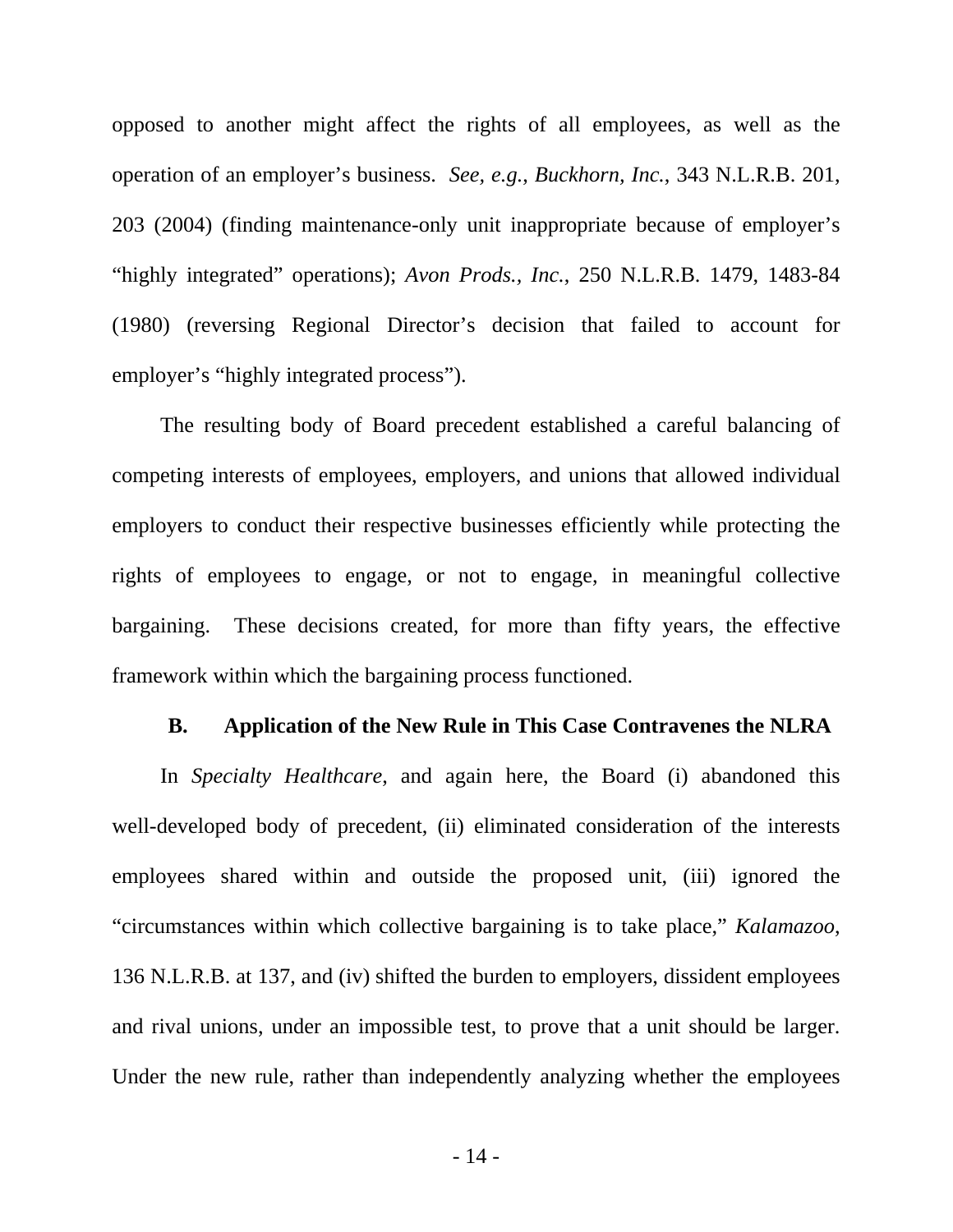included in the smaller petitioned-for unit share interests that are "sufficiently distinct" from non-included employees, the Board looks only to whether a "readily identifiable" group of employees *within the proposed unit* shares a community of interest. The Board thus has for the first time ruled that *any identifiable group* can become an appropriate unit for bargaining, entirely without considering the interests of other employees in the workplace. *Cf*. *Newton-Wellesley Hosp.*, 250 N.L.R.B. at 411 ("The Board's inquiry into the issue of appropriate units . . . never addresses, solely and in isolation, the question of whether the employees in the unit sought have interests in common with each other.").

Moreover, if an employer, a rival union, or another group of employees contends that such a unit is "inappropriate because it does not contain additional employees, the *burden is on the party so contending* to demonstrate that the excluded employees share an *overwhelming* community of interest with the included employees." *Specialty Healthcare*, 357 N.L.R.B. No. 83, at 1 (emphases added). The "overwhelming community of interest" standard, in turn, requires that the excluded employees' interests "overlap almost completely" with those of included employees. *Id.* at 11 (quoting *Blue Man Vegas, LLC v. NLRB*, 529 F.3d 417, 422 (D.C. Cir. 2008)). If the challenging party fails to meet this stringent standard, the Board defers to the union's proposed choice of the bargaining unit, in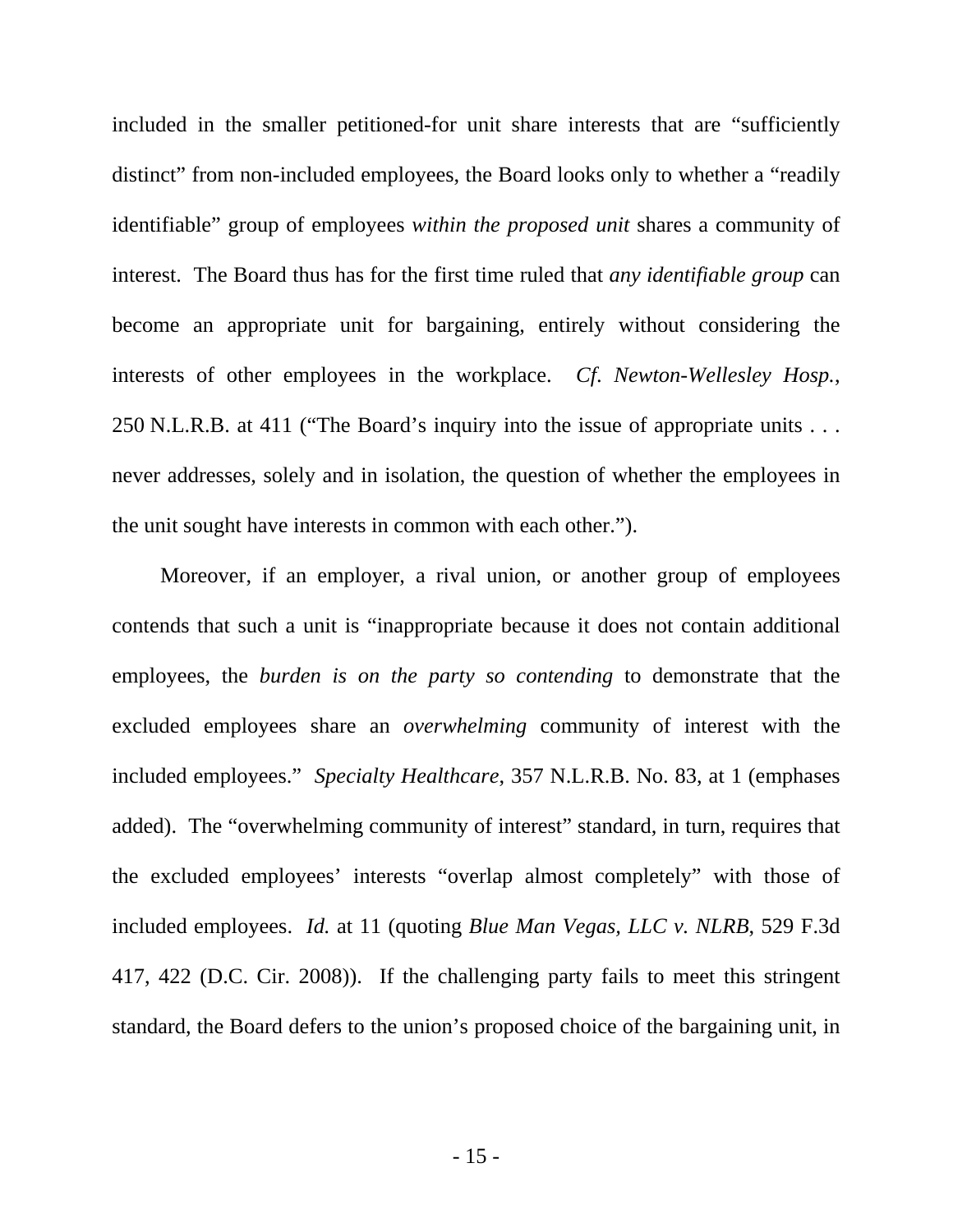clear derogation of its duty to determine appropriate bargaining units independent of the extent of union organization.

The end result is that the Board now approves units sought by a petitioning union based on job titles, departments, or classifications without regard to how bargaining in such a unit would occur in the context of the daily practicalities of operating the business. As Board members have noted in dissent from cases applying these new rules, "the determination of whether there is a readily identifiable group has become an infinitely malleable standard that shows that anything goes, regardless of whether the 'group' tracks any organization or other lines drawn by the Employer." *DPI Secuprint*, 362 N.L.R.B. No. 172, at 10 (Member Johnson, dissenting); *see DTG Operations, Inc.*, 357 N.L.R.B. No. 175, at 8-9 ("As long as a union does not make the mistake of petitioning for a unit that consists of only a part of a group of employees in a particular classification, [or] department . . . it will be impossible for a party to prove that an overwhelming community of interests exists with excluded employees. Board review of the scope of the unit has now been rendered largely irrelevant.").

This case proves the point. Here, the Board applied its "infinitely malleable"<sup>5</sup> standard and certified the petitioned-for unit containing 46 outside cellar employees, even though the interests of the outside cellar employees were virtually

 <sup>5</sup> *DPI Secuprint*, 362 N.L.R.B. No. 172, at 10 (Member Johnson, dissenting).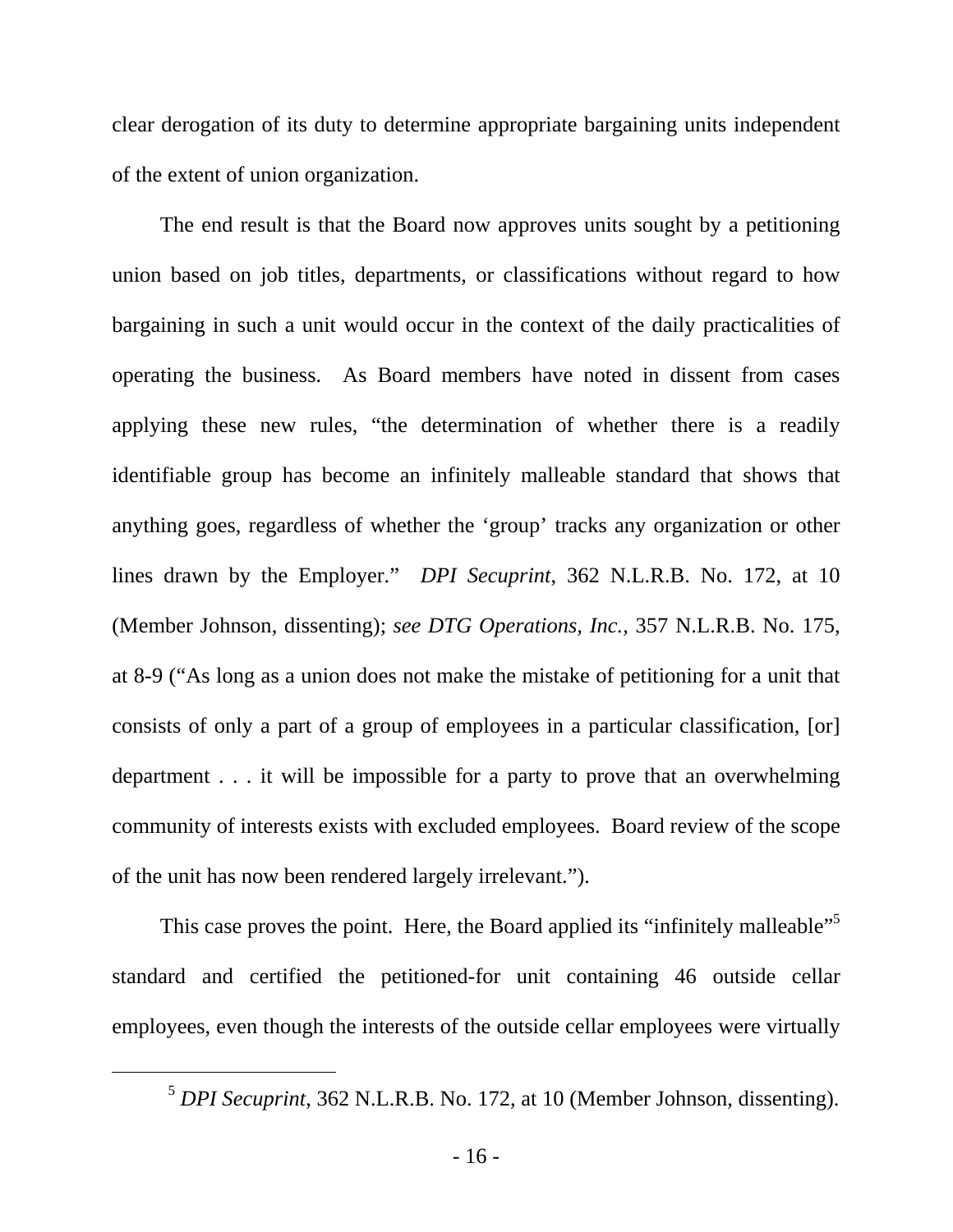indistinguishable from those of other employees within the cellar operations department. The record in this case clearly shows that outside cellar, barrel, and cellar services employees had identical job descriptions and skill requirements, were subject to the same general policies and work rules, had similar wages, received the same benefits, and, most importantly, were part of an integrated production process to transform grapes into wine. The cellar operations employees' ability to perform their jobs depended directly and immediately on the performance of jobs by their colleagues. Moreover, although the Regional Director found that the petitioned-for unit "completely align[ed] with one of the Employer's own departmental demarcations—the entirety of the cellar department," Decision 31, the unit was actually a subset of Constellation Brands' "Cellar Operations Department," which includes outside cellar, barrel and cellar services employees. Because the union only proposed a unit of outside cellar employees, however, the Board looked only to those employees and found that they shared a common interest. At that point, the burden shifted to Constellation Brands to establish that the excluded employees shared an overwhelming community of interest—a virtually total identity of interests—with outside cellar employees. Despite Constellation Brands' extensive evidence of commonality of interests, the Regional Director focused on the distinctions among employees,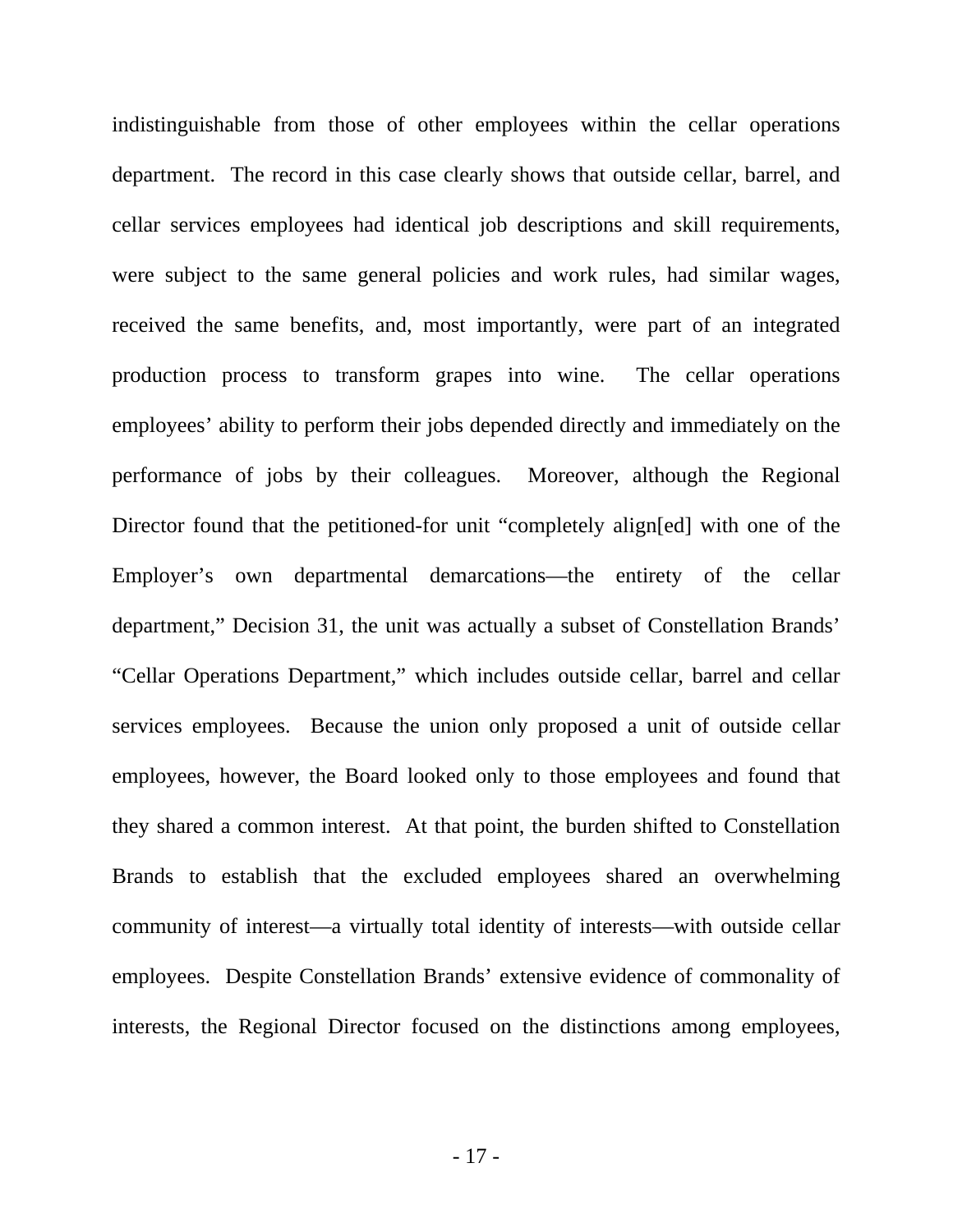without explaining why the distinctions were significant and how they outweighed the substantial common interests of the employees.

As demonstrated by this case and other cases that followed *Specialty Healthcare*, the Board's new rule virtually eliminates the community-of-interest test and impermissibly assigns controlling weight to the union's organizing efforts. Because any appropriate unit must include employees who share *some* community of interest, the inquiry that drives the NLRB's current unit-determination standard is the amorphous test of whether the employees within the petitioned-for unit are "identifiable as a group." That "identifiable group" test will necessarily be applied to the unit chosen by the union based upon the extent of its organizing efforts, whether grouped by job classification, title or department assignment. *Specialty Healthcare* thus establishes a rule that the Act specifically forbids: a bargaining unit that—protected from alteration by the "overwhelming community of interest" standard—will be the exact one requested by the petitioning union on the basis of the union's extent of organizing.<sup>6</sup>

 $\overline{6}$  The recent *Macy's* case is a perfect example. *Macy's, Inc*., 361 N.L.R.B. No. 4. In *Macy's, Inc.*, a Regional Director approved a unit made up of an entire store, 01-RC-022530 (Mar. 24, 2011), but the employees in this unit voted against union representation. Two years later, after *Specialty Healthcare*, the union petitioned for a unit comprised of only the cosmetics and fragrance department employees of the same store. The Regional Director and the Board ignored the common interests throughout the store that had justified the "whole store" unit and approved the smaller unit, finding that the employer had not established an "overwhelming community of interest" among all employees.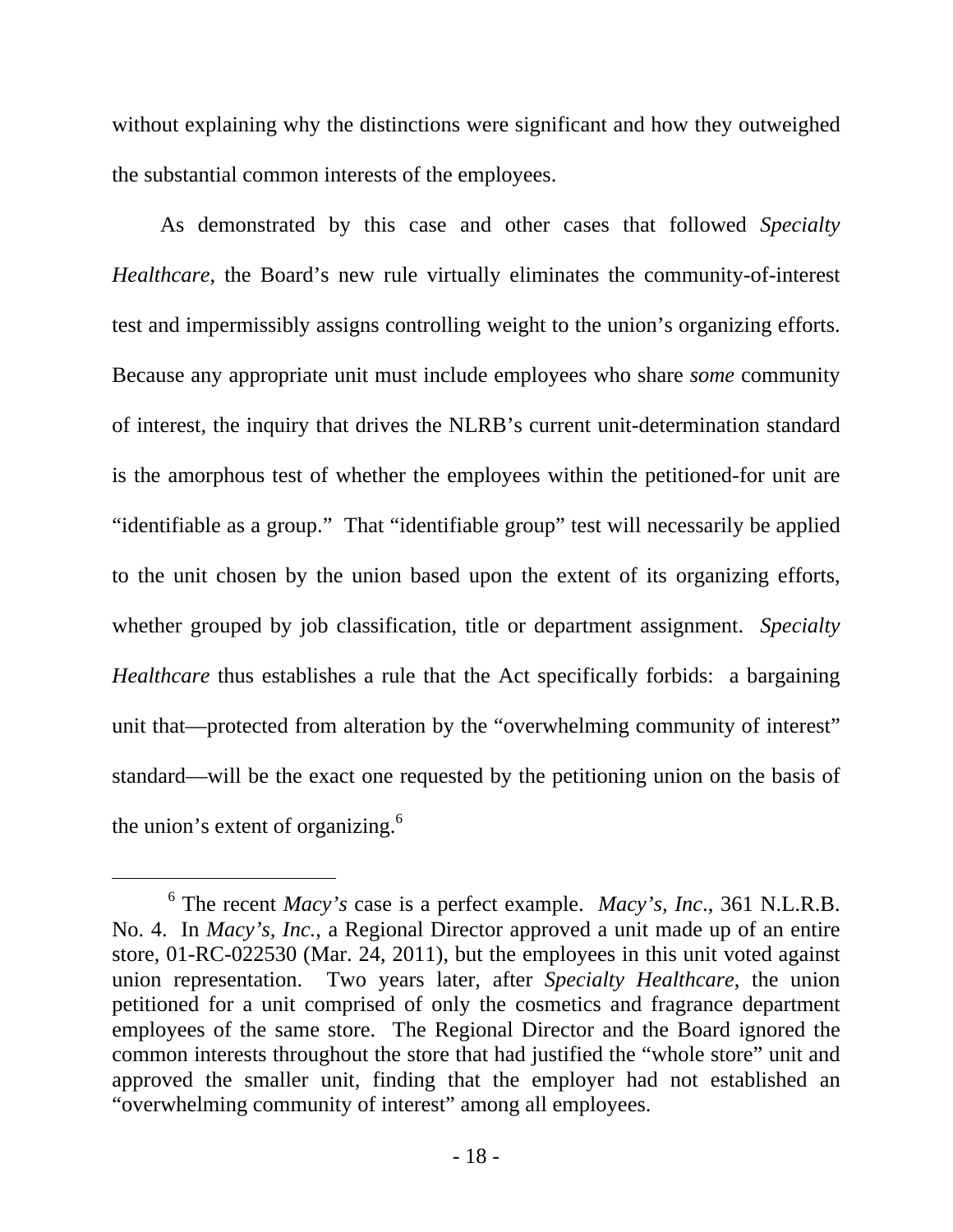#### **C. The Purported Justification for the New Rule Is Misplaced**

The Board unsuccessfully attempted to impose an "overwhelming community of interest" standard in the mid-1990's in *Lundy Packing*, 68 F.3d at 1581. In *Lundy Packing*, the union requested a unit that excluded certain quality-control, laboratory, industrial-engineering, and other employees. *Id*. at 1579. Overruling its Regional Director, who would have included some of those employees in the bargaining unit, the Board abandoned its traditional multi-factor analysis, presumed that the petitioned-for unit was appropriate, and held that the excluded employees did not share "such an overwhelming community of interest" with the employees included in the unit as to mandate their inclusion. *Id.* at 1581.

The Fourth Circuit vacated the Board's decision, concluding that the Board violated Section 9(c)(5) by giving "controlling weight" to the extent of union organizing. *Id.* Rejecting the Board's "overwhelming community of interest" standard, the court explained: "By presuming the union-proposed unit proper unless there is an overwhelming community of interest with excluded employees, the Board effectively accorded controlling weight to the extent of union organization. This is because the union will propose the unit it has organized." *Id.* (citations and internal quotation marks omitted). The court further observed that under those circumstances, the Board's ruling made it "impossible to escape the conclusion that the . . . [quality-control and industrial-engineering employees] were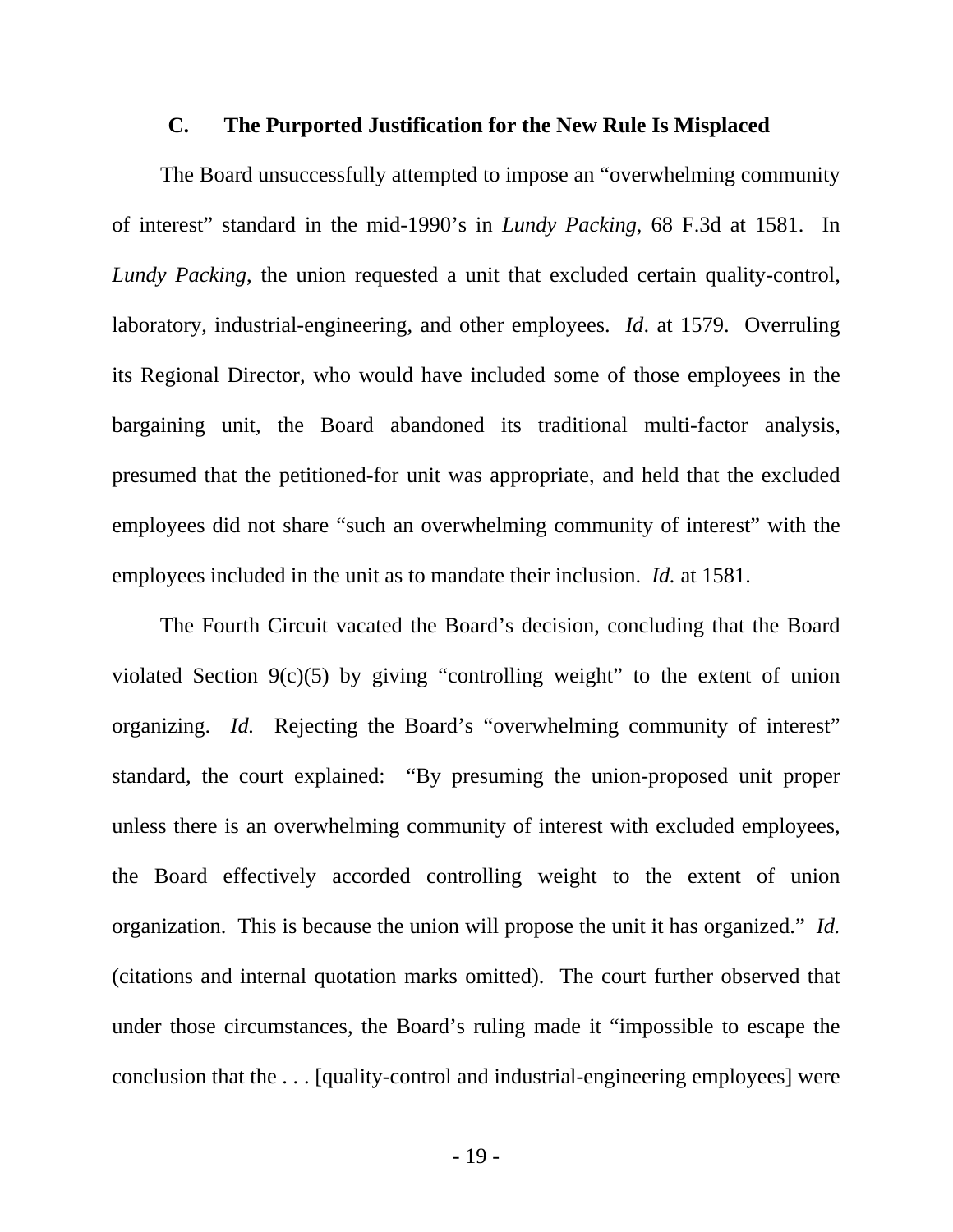excluded [by the Board] 'in large part because the Petitioners do not seek to represent them.'" *Id.* (quoting underlying Board decision). The Fourth Circuit found that the Board's ruling bore "the indicia of a classic  $\lceil \S \rceil 9(c)(5)$  violation." *Id.*

Sixteen years later, in *Specialty Healthcare*, the Board resurrected the "overwhelming community of interest" standard, claiming it was justified in doing so based upon *Blue Man Vegas*, 529 F.3d at 422. That reliance is misplaced. The *Blue Man Vegas* court interpreted *Lundy Packing* to prohibit "the combination of the overwhelming-community-of-interest standard and the presumption the Board had employed in favor of the proposed unit." *Id.* at 423. According to the court, "[a]s long as the Board applies the overwhelming community-of-interest standard only after the proposed unit has been shown to be prima facie appropriate, the Board does not run afoul of the statutory injunction that the extent of the union's organization not be given controlling weight." *Id.*

That reading is erroneous. The problem before the court in *Lundy Packing* was the Board's over-reliance on the union's choice of unit and creating an impermissibly high burden on the objecting employer to prove that other employees shared an overwhelming community of interest with the employees in the petitioned-for unit. Moreover, the *Blue Man Vegas* court imported the "overwhelming community of interest" test from an accretion context, drastically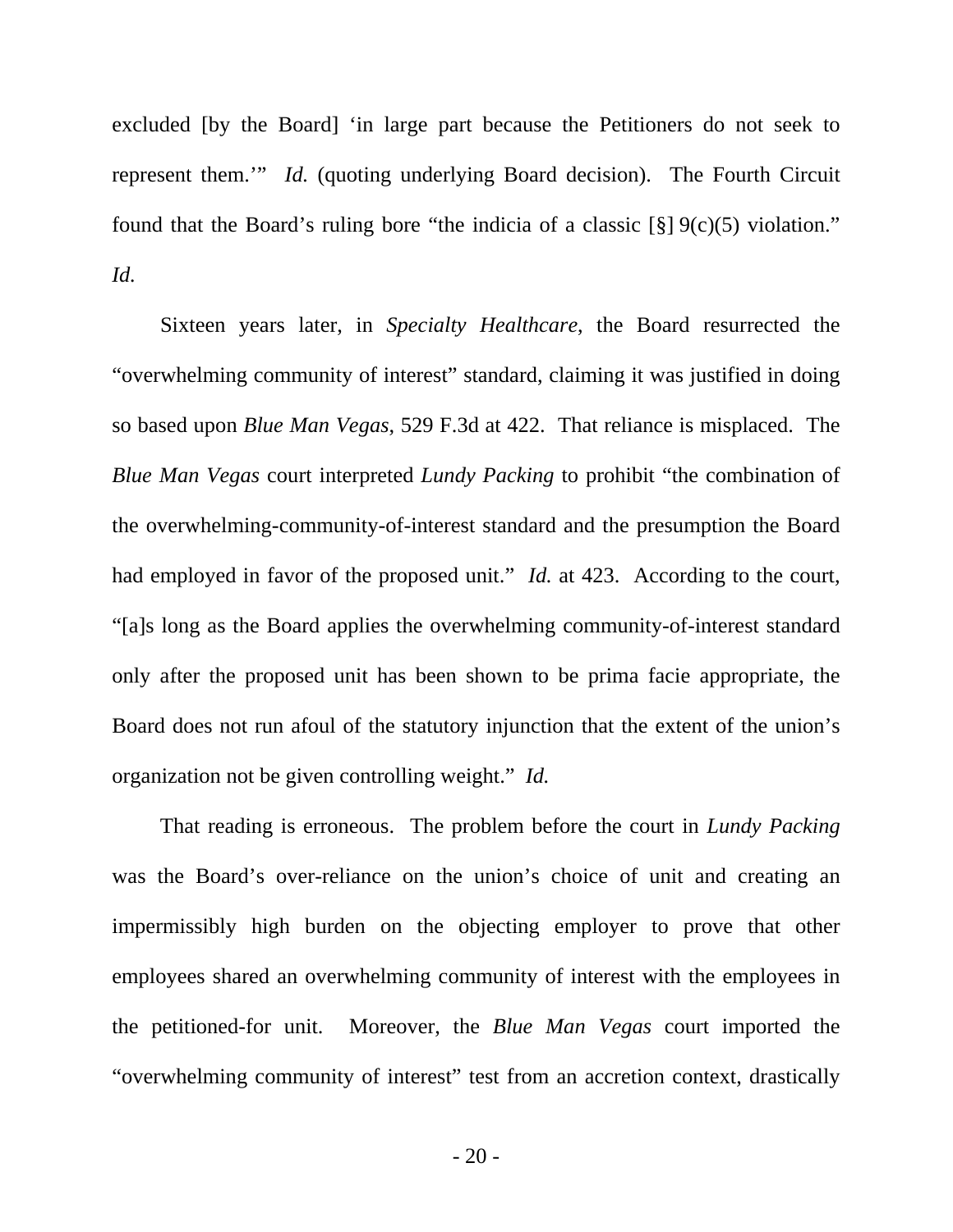different from the context of initial appropriate unit determination. *See, e.g.*, *Safeway Stores, Inc.*, 256 N.L.R.B. 918 (1981). Accretion cases involve adding a group of previously unrepresented employees to an existing bargaining unit, without allowing them to vote. Unlike normal representation cases, where the Board is charged with determining an initial appropriate unit after which employees will have the right to vote for or against union representation, accreted employees do not have the opportunity to vote in an election. For this reason, the Board allows an accretion only where the petitioning union demonstrates that the accreted employees share an "overwhelming community of interest" with the employees in the established unit. *See E.I. Du Pont, Inc.*, 341 N.L.R.B. 607, 608 (2004) (citation omitted). This context is vastly different from initial unit determinations. To the extent *Blue Man Vegas* holds that the "overwhelming community of interest" standard applies to initial unit determinations, it is incorrect and unsupported by the Board's precedent.<sup>7</sup>

 <sup>7</sup> Even if *Blue Man Vegas* was correctly decided, the Board's application of the *Specialty Healthcare* standard is inconsistent with *Blue Man Vegas*. In articulating the community-of-interest test in *Blue Man Vegas*, the D.C. Circuit observed that "unit determinations must be made only after weighing all relevant factors on a case-by-case basis" and such "factors include whether, *in distinction from other employees*, the employees in the proposed unit have 'different methods' of compensation, hours of work, benefits, supervision, training and skills; if their contact with other employees is infrequent; if their work functions are not integrated with those of other employees; and if they have historically been part of a distinct bargaining unit.'" *Blue Man Vegas*, 529 F.3d at 421 (citations omitted) (emphasis added). *Specialty Healthcare* abandoned the requirement that the Board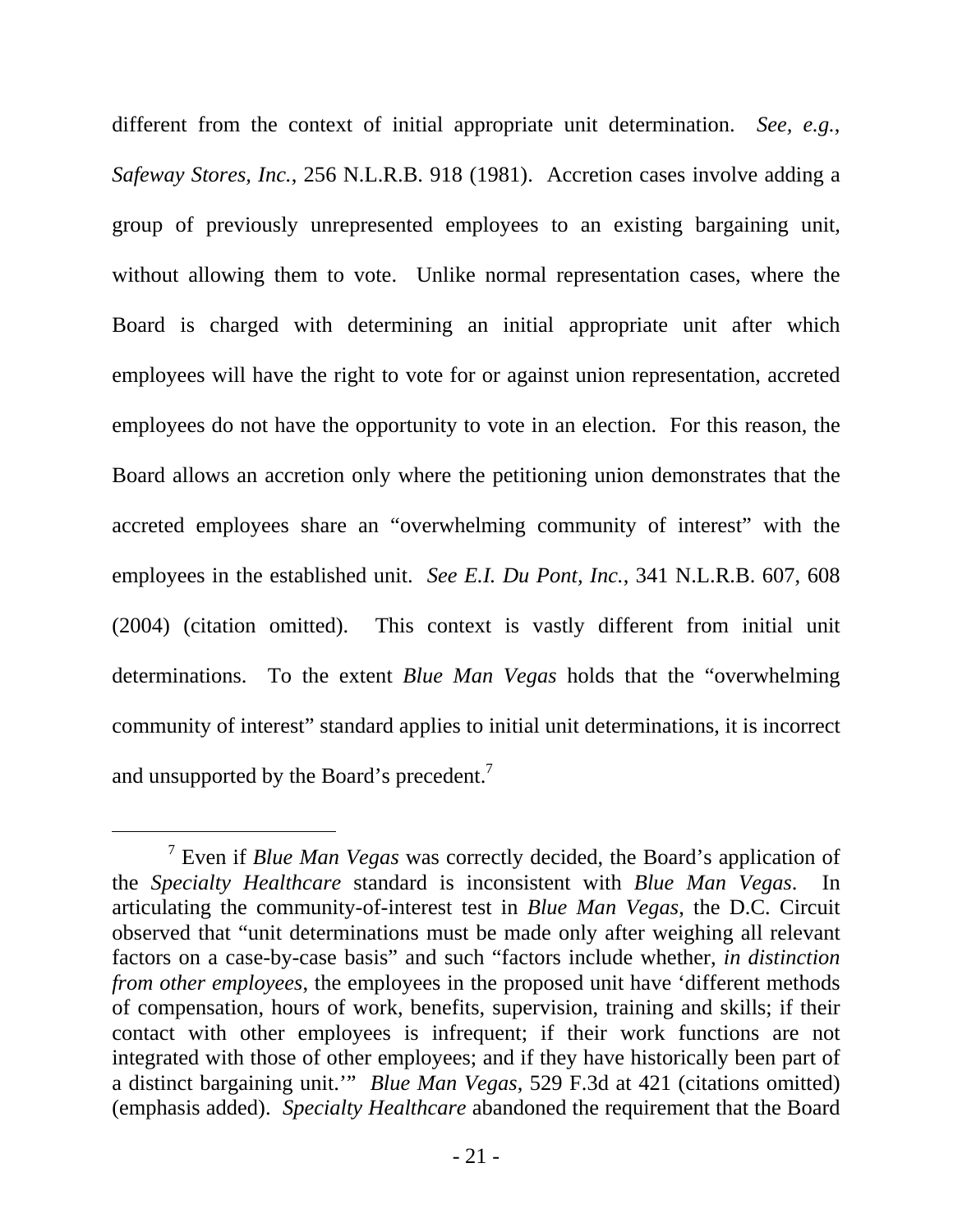By deferring to the union's requested unit and erecting an impermeable barrier so that alternative units have always failed, the *Specialty Healthcare* rule elevates the union's requested unit to controlling status and impermissibly abdicates the Board's responsibility to determine the appropriate bargaining unit. The practical effect is to eliminate the Board's role in carefully balancing the various competing interests of employees, employers, and unions, and to exclude the employer from the process. This is contrary to the plain terms of the Act, the intent of Congress, and the policy behind the NLRA.

# **II. THE** *SPECIALTY HEALTHCARE* **RULE SIGNIFICANTLY HARMS EMPLOYERS AND EMPLOYEES**

For more than fifty years, the Board has refused to allow micro-units that fragment the workplace into a multitude of competing departments, each with its own union representative. But after *Specialty Healthcare*, the Board has approved multiple smaller bargaining units based upon groupings such as job titles, department or job classifications, instead of units reflecting the reality of an employer's functional integration and the resulting community of interests shared among its employees. *See, e.g.*, *DPI Secuprint, Inc.*, 362 N.L.R.B. No. 172 (approving a bargaining unit that excluded a functionally-integrated department of offset-press employees, even though the excluded employees worked in the same

 $\overline{a}$ 

determine whether employees in the petitioned-for unit share a community of interest among themselves separate and distinct from other employees.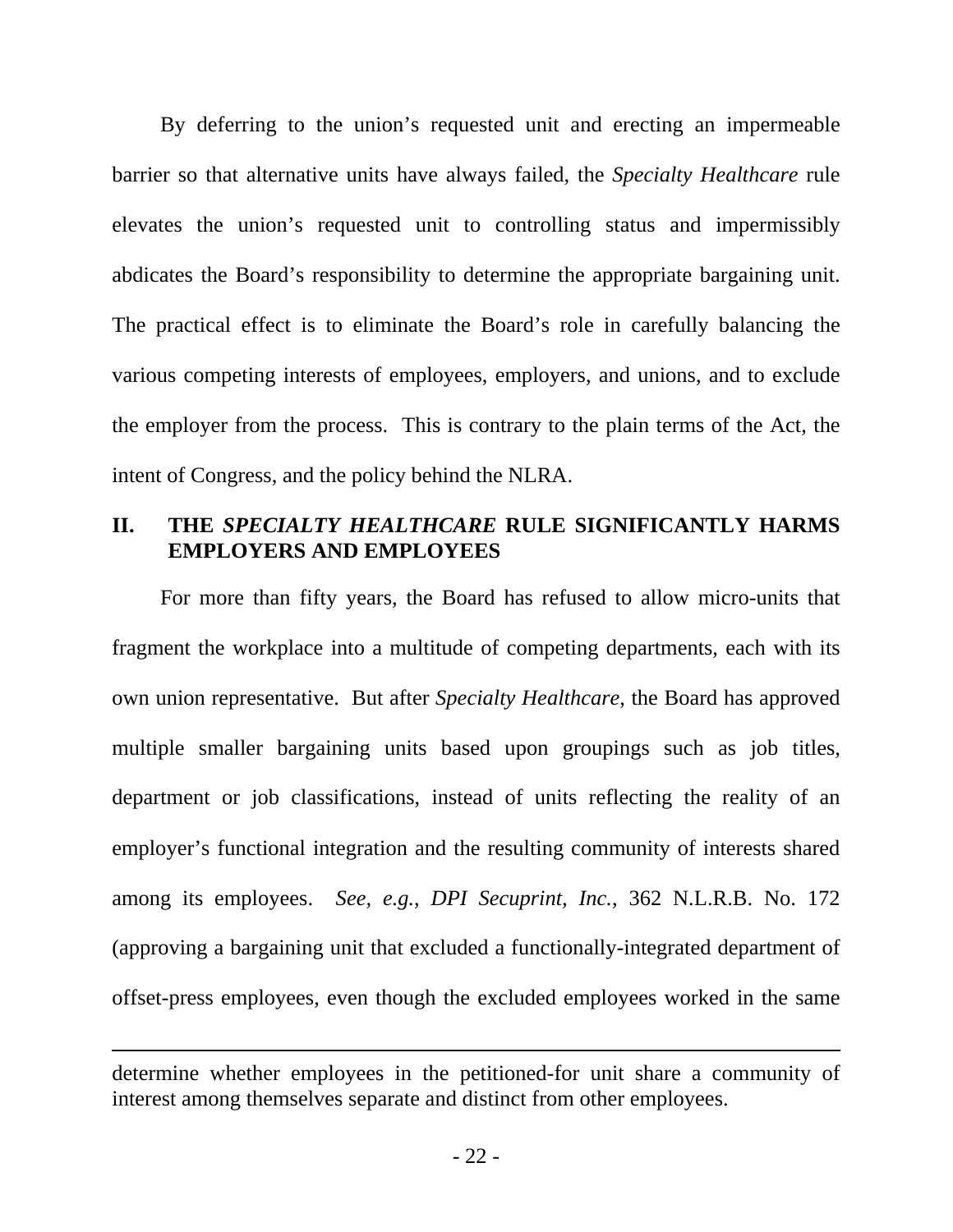space and formed part of the same workflow as the employees in the petitioned-for unit); *Macy's*, 361 N.L.R.B. No. 4, at 19 (approving a bargaining unit limited to department-store cosmetics and fragrances salespeople within an integrated department store where all sales employees performed the same fundamental task of selling merchandise). The change has a massive impact on employers and employees alike.

Proliferation of multiple smaller units disrupts both the efficient operation of the business and effective collective bargaining. It creates instability because an employer's operations, having been divided into multiple units that bear little or no relationship to the functional integration of the entire business, will tend to evolve in different directions as each individual unit's terms and conditions of employment change through separate bargaining, spurred on by employee and union rivalry to outpace other groups at the bargaining table. More time must be spent bargaining contracts and more resources deployed to keep the artificially separated groups of employees functioning efficiently. Employer flexibility and employee advancement opportunities inevitably will decrease as separate bargaining units isolate employees in different seniority systems and job classifications, and the opportunities to move to other jobs within the business are blocked by separate bidding systems and seniority rights.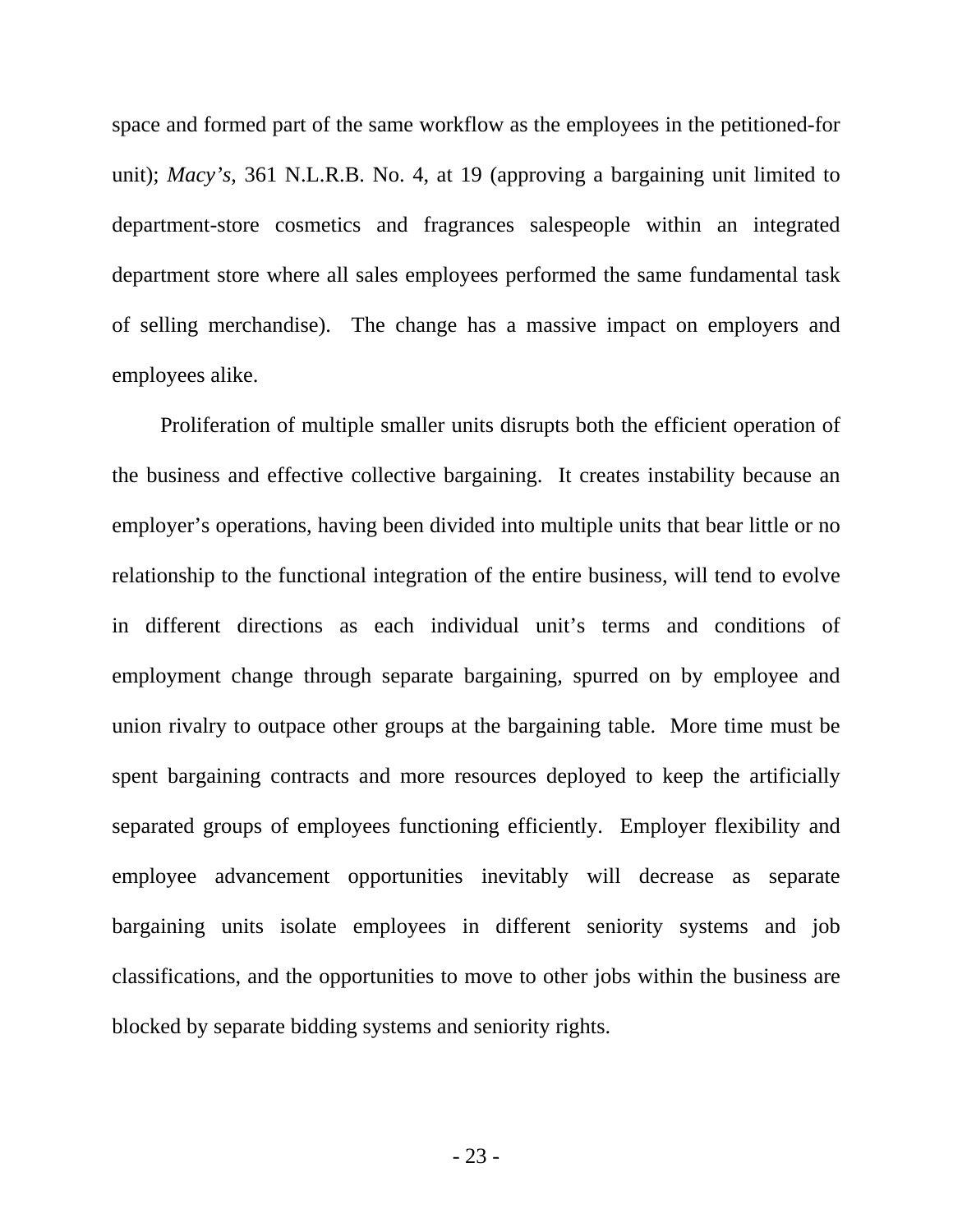Proliferation of separate units also results in empowering a union representing employees in a pivotal portion of the business, while disenfranchising employees in other parts of the operation. The most basic precept of collective bargaining is that there is strength in numbers and the larger the group, the more leverage it can exert at the bargaining table. After *Specialty Healthcare*, however, the strength of the union depends on whether it controls a unit of employees working in the department crucial to the operation of the employer's business. If that unit calls for a work stoppage, the employer finds itself at the mercy of a small fraction of its employees. Other workers dependent on the operation of this unit find themselves out of work without having any say in the matter over issues that they do not share or deem important. This result significantly harms employees and employers alike, and it is inconsistent with the NLRA's policies of industrial and social peace and the free flow of commerce.

# **III. THE BOARD FAILED TO ENGAGE IN REASONED DECISION-MAKING WHEN IT EXTENDED THE OVERWHELMING COMMUNITY-OF-INTEREST TEST BEYOND THE NON-ACUTE HEALTHCARE INDUSTRY**

In *Specialty Healthcare*, the Board "fundamentally change[d] the standard for determining whether a petitioned-for unit is appropriate in any industry subject to the Board's jurisdiction." *Specialty Healthcare*, 357 N.L.R.B. No. 83, at 15 (Member Hayes, dissenting). While an agency may change its standards and policies, it must (i) "display awareness that it *is* changing position," and (ii) "show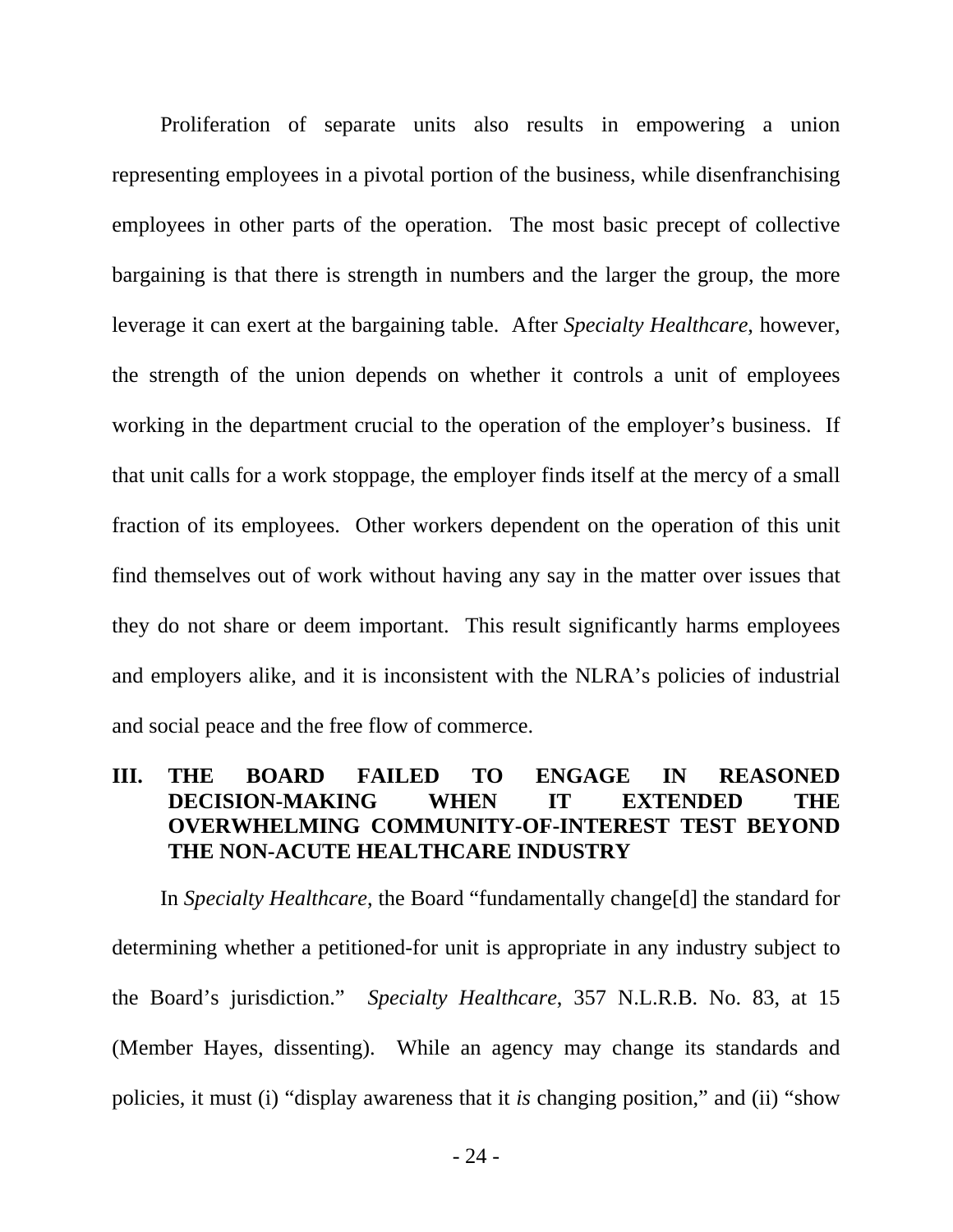that there are good reasons for the new policy." *FCC v. Fox Television Stations, Inc.*, 556 U.S. 502, 515 (2009). As applied to *Specialty Healthcare*, if the Board intended to depart from its past precedent with respect to the test to be applied in unit determination cases, it was required to "announce the change of mind," *Rayonier, Inc. v. NLRB*, 380 F.2d 187, 189 (5th Cir. 1967), and "supply a reasoned analysis for the change," *Motor Vehicle Mfrs. Ass'n, Inc. v. State Farm Mut. Auto. Ins. Co.*, 463 U.S. 29, 42 (1983). In *Specialty Healthcare*, however, the Board did neither.

First, the Board did not acknowledge its departure from decades of precedent. Rather, at the outset and throughout its decision, the Board said that it was merely "clarifying [the] verbal formulation and application" of the traditional standard. *Specialty Healthcare*, 357 N.L.R.B. No. 83, at 13; *see id.* at 1, 12. The Board likewise insisted that the decision "adhere[s]" to "the traditional community of interest test." *Id.* at 14. But the Board also paradoxically announced that it was making "*changes in the law*" and that it has "fully explained why *these changes* further the policies and purposes of the Act." *Id*. (emphases added).

Perhaps in anticipation of challenges like this appeal, the Board stretched itself too thin in trying to cover all bases by simultaneously characterizing the decision as both a "clarification" as well as a "change[] in the law." *Compare Specialty Healthcare*, 357 N.L.R.B. No. 83, at 1, 12, 13, *with id.* at 14. Regardless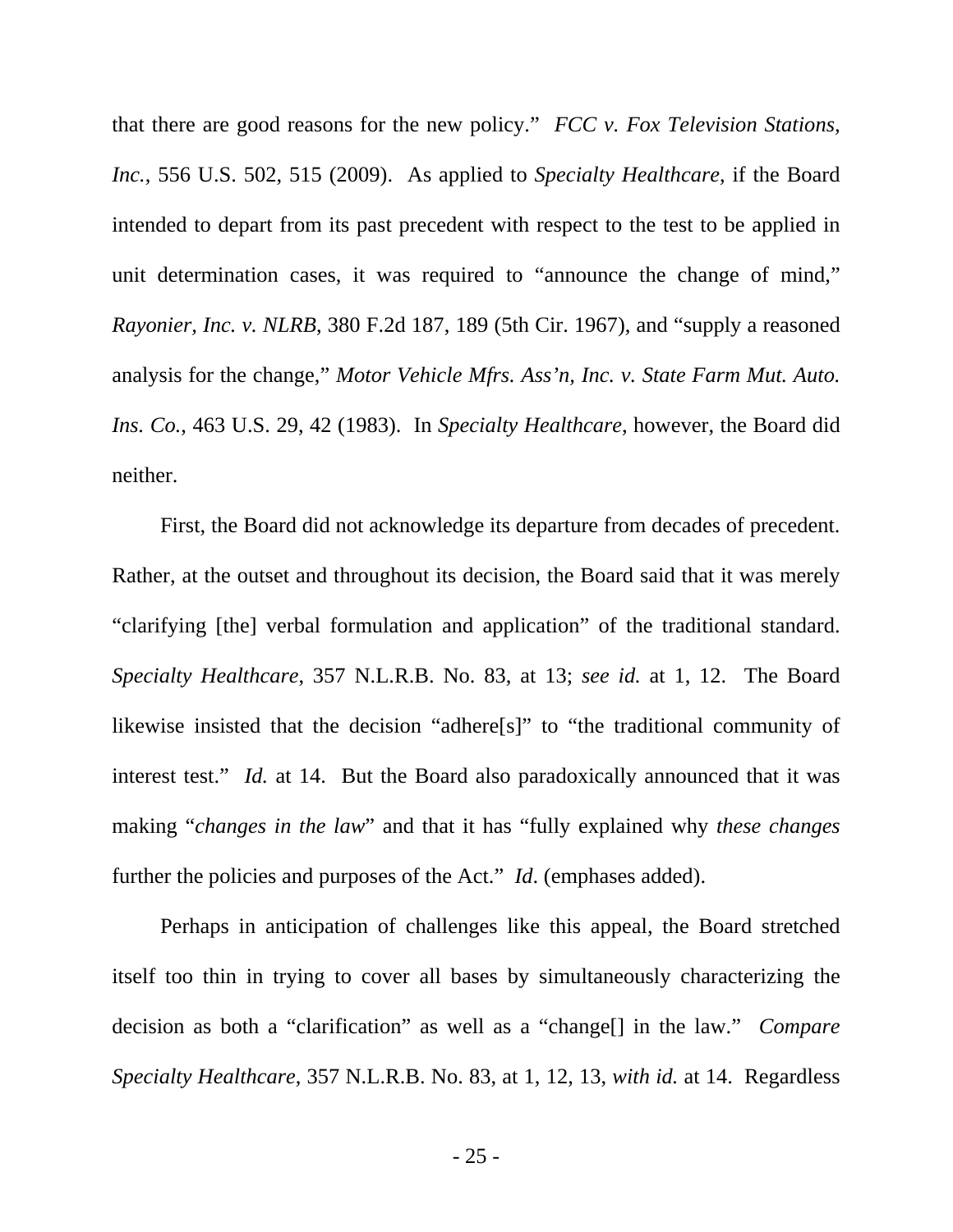of the Board's description, *Specialty Healthcare* was indeed a "change in the law." As Board members have noted in dissent from cases applying the new rule, the purported "clarification" gutted the traditional standard and imposed an entirely new one, contrary to the plain language of the NLRA, which has since been applied to alter more than five decades of Board precedent. *See, e.g.*, *Macy's, Inc*., 361 N.L.R.B. No. 4, at \*24 (Member Miscimarra, dissenting) ("*Specialty Healthcare* constitutes an unwarranted departure from standards developed over the course of decades that have long governed the Board's bargaining-unit determinations."); *DPI Secuprint*, 362 N.L.R.B. No. 172, at \*9 (Member Johnson, dissenting) ("[S]hifts in the way we construe and apply the Act can only be deemed *clarification* if they actually provide clarity. . . . *Specialty Healthcare* was more a loosening of the constraints requiring the Board to act with transparency and intelligibility than it was a clarification of standards . . . ."); *Specialty Healthcare*, 357 N.L.R.B. No. 83, at 18 (Member Hayes, dissenting) ("[T]he majority's definition of [the traditional community of interest] principles is far from traditional and will have the intended dramatically different results in appropriate unit determinations for all industries.").

Second, because *Specialty Healthcare* was a "change[] in the law," the Board was required, but failed, to provide a reasoned explanation for the new rule. Although the Board explained why it changed the unit determination standard in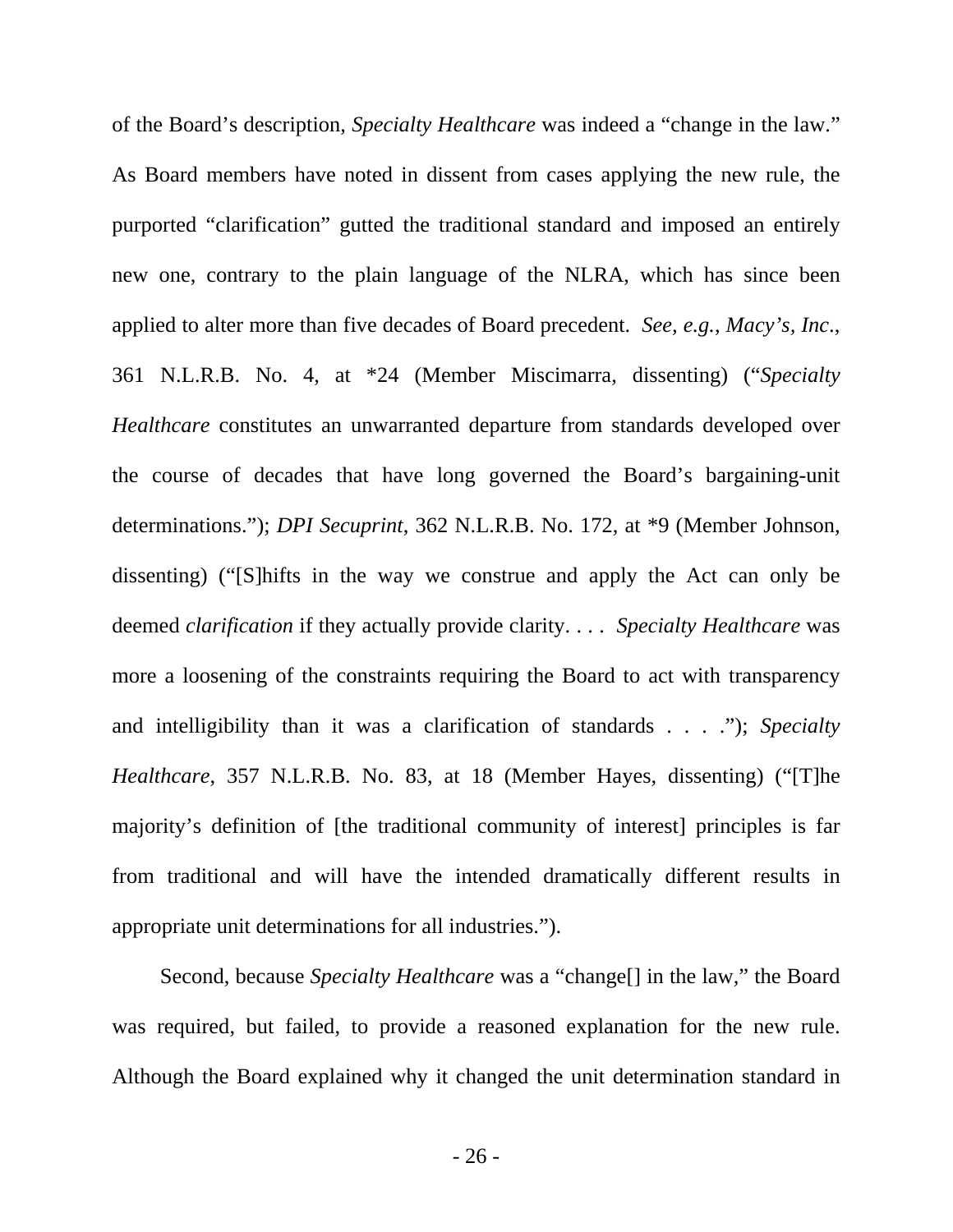non-acute healthcare industry, it provided no explanation why abandoning the traditional community-of-interest test, and extending the non-acute healthcare industry standard to all businesses on a wholesale basis, served the goals of the Act.

The traditional community-of-interest standard that the Board had historically applied was clearly rooted in the fundamental goals of the Act. In *Wheeling Island*, for example, the Board reaffirmed the standard as "whether the interests of the group sought are *sufficiently distinct* from those of other employees to warrant the establishment of a separate unit." 355 N.L.R.B. at 637 n.2; *Seaboard Marine, Ltd.*, 327 N.L.R.B. 556 (1999) (same). The Board also historically used terms like "substantial,"<sup>8</sup> "significant,"<sup>9</sup> and "strong,"<sup>10</sup> yet all of those terms "le[ft] open the question of what degree of difference renders the groups' interests 'sufficiently distinct.'" *Specialty Healthcare*, 357 N.L.R.B. No. 83, at 12. By creating the "overwhelming community-of-interest" standard, the Board required a degree of difference that far exceeded anything ever required in the past, without providing any reasoned explanation for this new standard.

 <sup>8</sup> *Colo. Nat'l Bank of Denver*, 204 N.L.R.B. 243 (1973) ("a substantial community of interest"); *Lawson Mardon, U.S.A.*, 332 N.L.R.B. 1282, 1283 (2000) (same).

<sup>9</sup> *Mc-Mor-han Trucking Co.*, 166 N.L.R.B. 700, 701-02 (1967); *Home Depot, USA*, 331 N.L.R.B. 1289, 1289 (2000).

<sup>10</sup> *Engineered Storage Prods. Co.*, 334 N.L.R.B. 1063, 1063 (2001); *J.C. Penney Co.*, 328 N.L.R.B. 766, 766 (1999).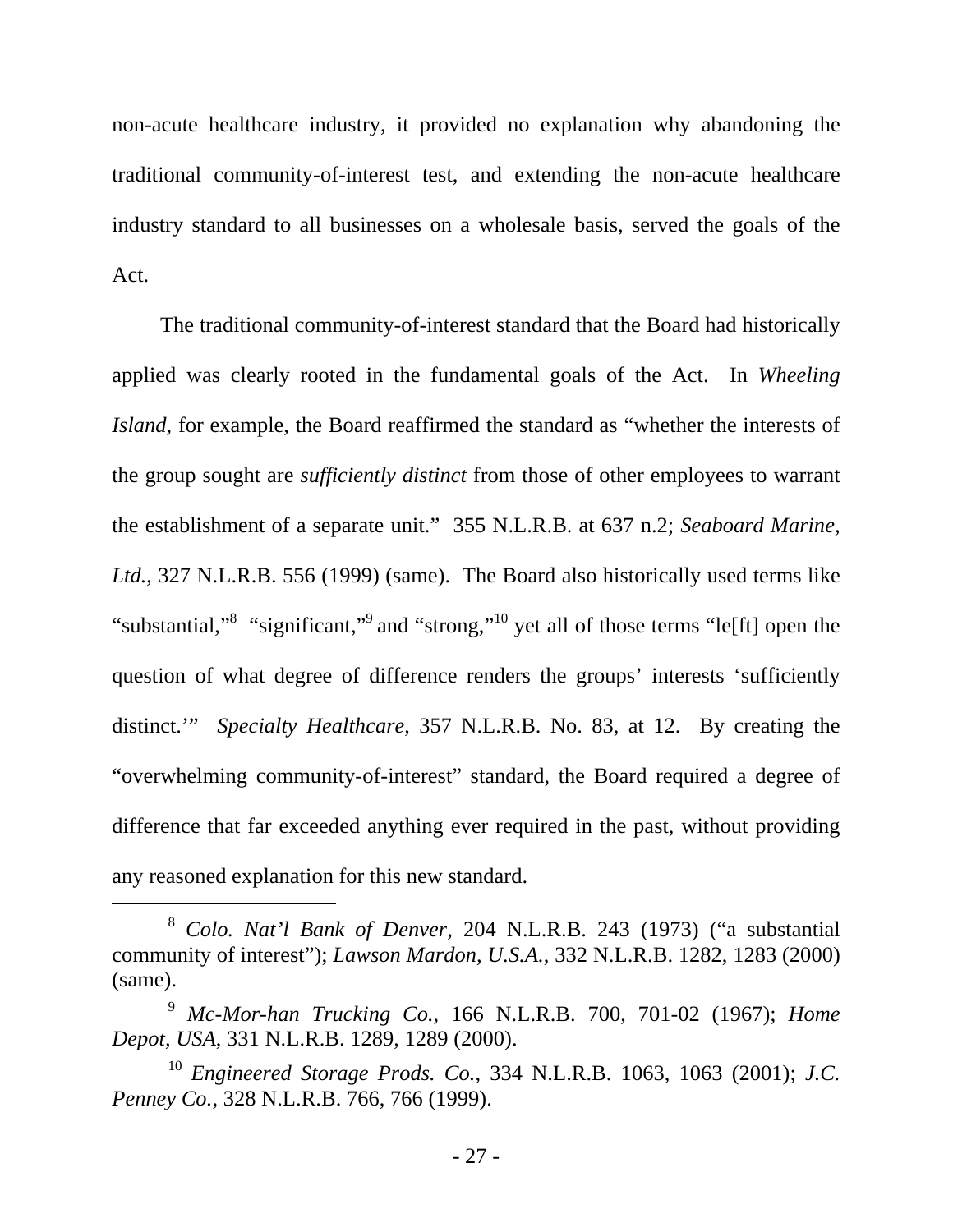Moreover, the Board never explained why its new standard should be applied generally, across all industries. *Specialty Healthcare* involved a limited dispute concerning appropriate bargaining units in non-acute healthcare facilities. The employer claimed that the Regional Director failed to apply a unit determination test applicable to nursing homes, rehabilitation centers, and other non-acute healthcare facilities. As Member Hayes pointed out, it was a "simple case." *Specialty Healthcare*, 356 N.L.R.B. No. 56, at 4-6 (Dec. 22, 2010) (Member Hayes, dissenting). Nevertheless, the Board *sua sponte* invited *amicus*  briefing outside the four corners of the factual context of the case. *See id.* at 2. The Board asked eight questions, seven expressly related to non-acute healthcare facilities, and the last one inquiring whether the Board should "find a proposed unit appropriate if . . . the employees in the proposed unit are 'readily identifiable as a group whose similarity of function and skills create a community of interest.'" *Id.* (citation omitted). Notably, with the exception of *amicus* the Chamber of Commerce, all responding *amici* were healthcare organizations and associations. *Specialty Healthcare*, 357 N.L.R.B. No. 83, at 14 n.36. The Board nevertheless abandoned the standard that was in place for non-acute healthcare facilities and made a wholesale change to the traditional community-of-interest test across other industries.<sup>11</sup> The Board did so without any rationale and without recognizing that

 <sup>11</sup> *See supra* n.3.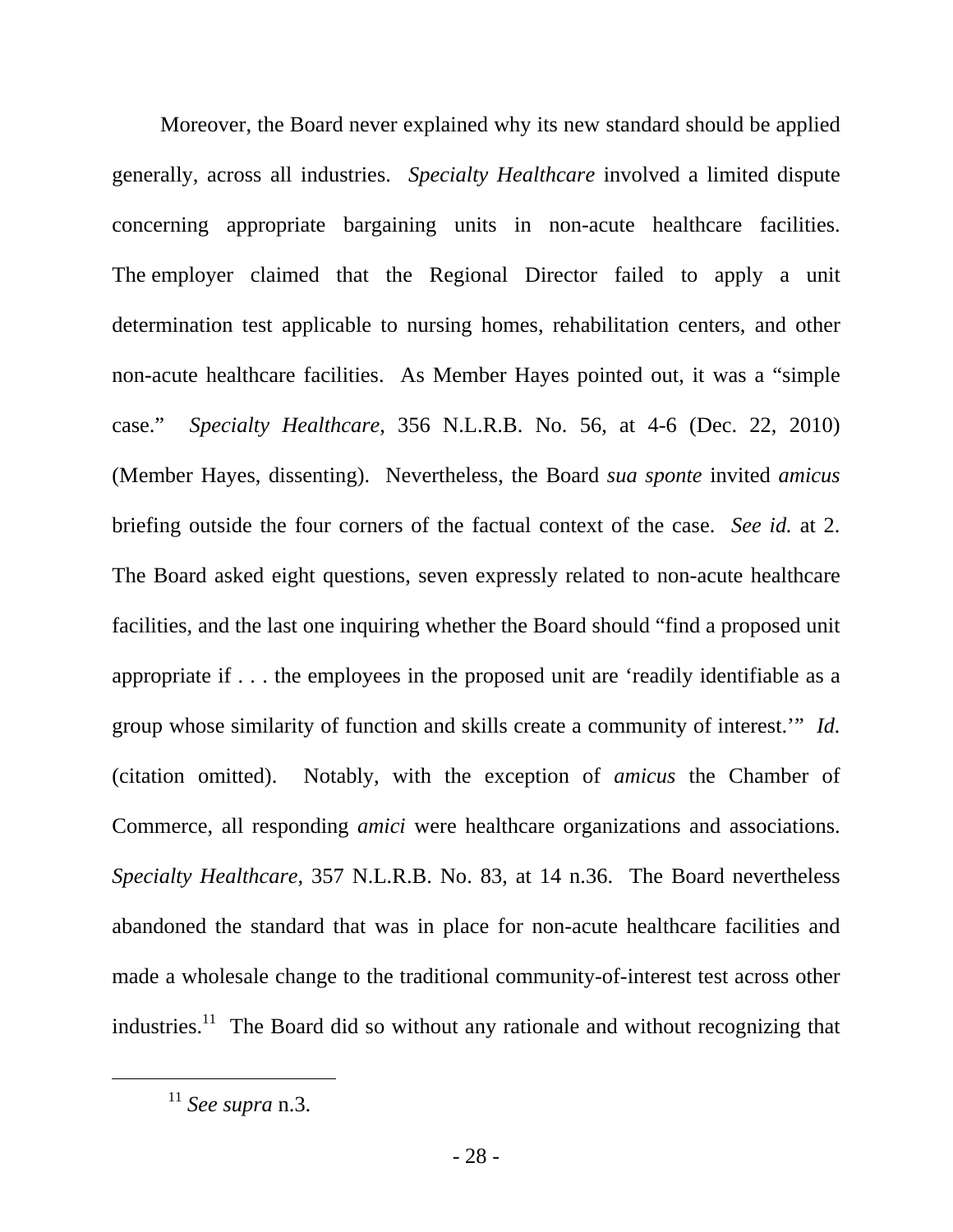unit determinations in other industries are based upon entirely different considerations.

Significantly, at the time *Specialty Healthcare* was decided, the Board issued a press release announcing that "it has adopted a new approach" for unit determinations in non-acute healthcare facilities, but that it "did not create new criteria for determining appropriate bargaining units outside of health care facilities." Press Release, Nat'l Labor Relations Bd., Board Issues Decision on Appropriate Units in Non-acute Health Care Facilities (Aug. 30, 2011), *available at* http://www.nlrb.gov/news-outreach/news-story/board-issues-decisionappropriate-units-non-acute-health-care-facilities (last accessed Dec. 15, 2015). As demonstrated by this case and other cases that followed *Specialty Healthcare*, this is not true. The Board has repeatedly applied its new rule across virtually every type of industry subject to the Board's jurisdiction. Because the Board failed to acknowledge that it was implementing a generic change in the unit determination standard, and failed to provide a reasoned explanation for the new standard or why it was to have general applicability beyond the non-acute healthcare industry, the *Specialty Healthcare* rule violated the Administrative Procedure Act and cannot be upheld.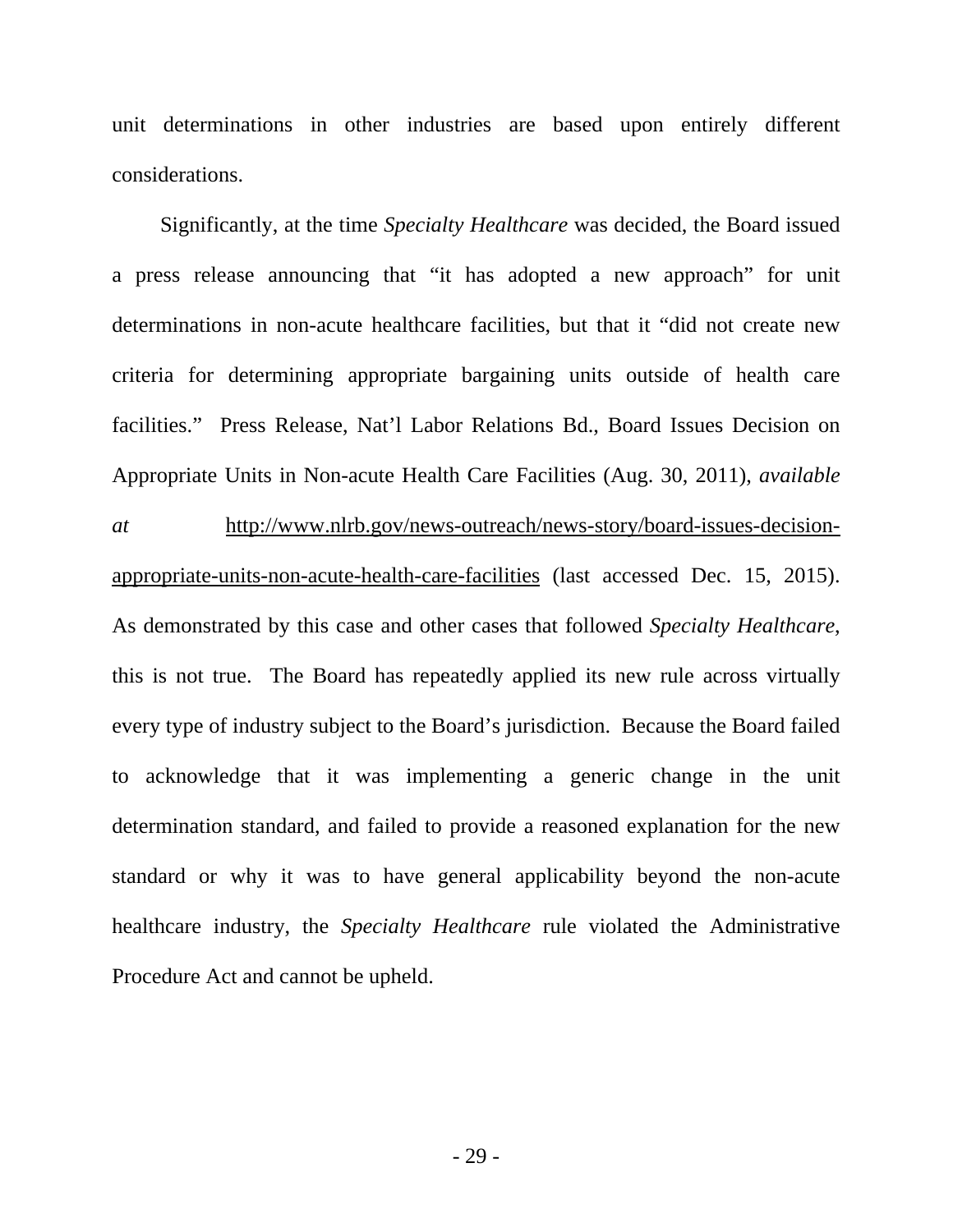# **CONCLUSION**

The Court should grant Constellation Brands' petition for review and deny the Board's cross-petition for enforcement.

Dated: December 16, 2015 Respectfully submitted,

# PROSKAUER ROSE LLP

 By: /s/ Zachary D. Fasman Zachary D. Fasman Mariya Nazginova PROSKAUER ROSE LLP 11 Times Square New York, NY 10036-8299 Tel. (212) 969-3440 Fax (212) 969-2900 zfasman@proskauer.com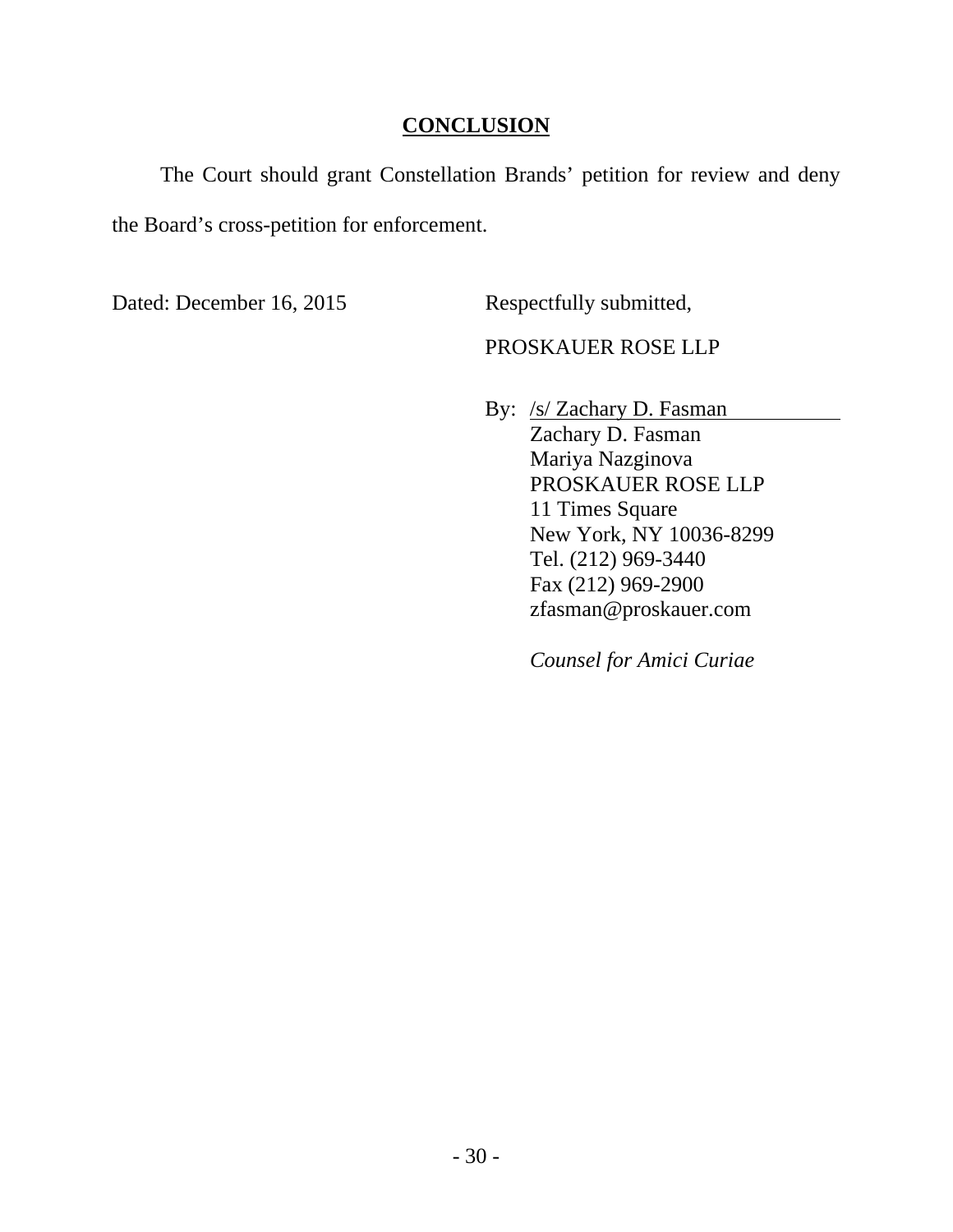# **CERTIFICATE OF COMPLIANCE**

This brief complies with the type-volume limitation of Fed. R. App. P. 29(d) and  $32(a)(7)(B)$  because:

1. This brief contains 6,863 words, excluding the parts of the brief exempted by Fed. R. App. P.  $32(a)(7)(B)(iii)$ .

2. This brief complies with the typeface requirements of Fed. R. App. P.  $32(a)(5)$  and the type style requirements of Fed. R. App. P.  $32(a)(6)$ , because it has been prepared in a 14-point proportionally spaced typeface using Microsoft Word in size 14 Times New Roman font.

Dated: December 16, 2015 By: /s/ Zachary D. Fasman Zachary D. Fasman PROSKAUER ROSE LLP 11 Times Square New York, NY 10036-8299 Tel. (212) 969-3440 Fax (212) 969-2900 zfasman@proskauer.com